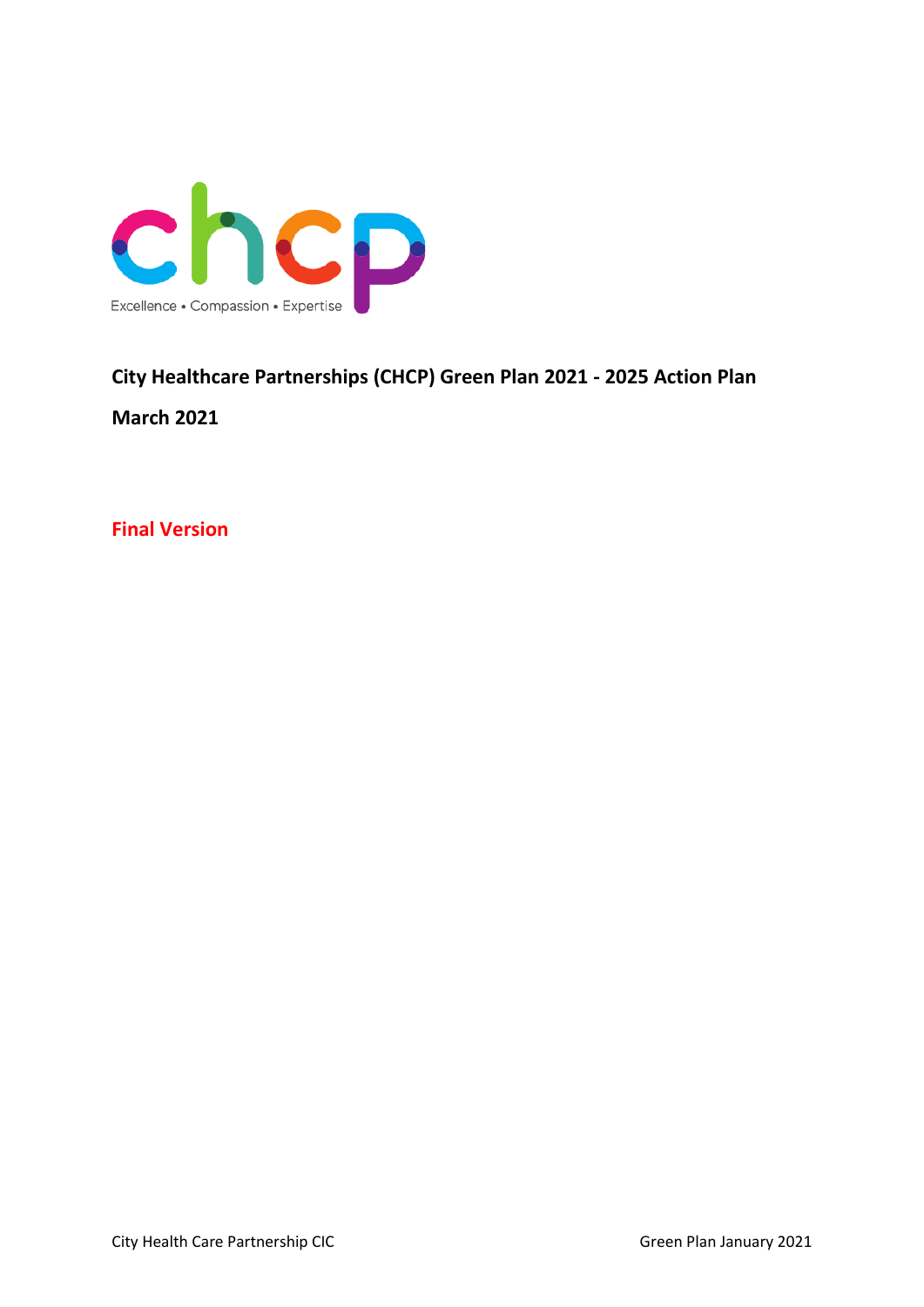# **Contents**

| Foreword                                                | Page 3  |
|---------------------------------------------------------|---------|
| <b>Executive Summary</b>                                | Page 4  |
| 1: Introduction                                         | Page 5  |
| 1.1. Context                                            |         |
| 1.2. Sustainability at a National Level                 |         |
| 1.3. Key Areas of Focus for our Green Plan              |         |
| 1.4. Our current commitment to the environment          |         |
| 1.5. Progress to date                                   |         |
| 2: Legislation and Guidance                             | Page 9  |
| 2.1. Green NHS                                          |         |
| 2.2. Delivering a Net Zero NHS                          |         |
| 3: Vision & Objective for the Green Plan                | Page 11 |
| 3.1. Reducing Carbon and Waste                          |         |
| 3.2. Improving Air Quality                              |         |
| 3.3. Reducing Single Use Plastics and Improve Recycling |         |
| 4: Green Plan Action Plan                               | Page 13 |
| <b>5: Governance Arrangements</b>                       | Page 13 |
| 5.1. Governance                                         |         |
| 5.2. Reporting                                          |         |
| 5.3. Tracking Progress                                  |         |
| 6: Conclusion                                           | Page 14 |
| <b>Appendix 1: The Green Plan Action Plan</b>           | Page 16 |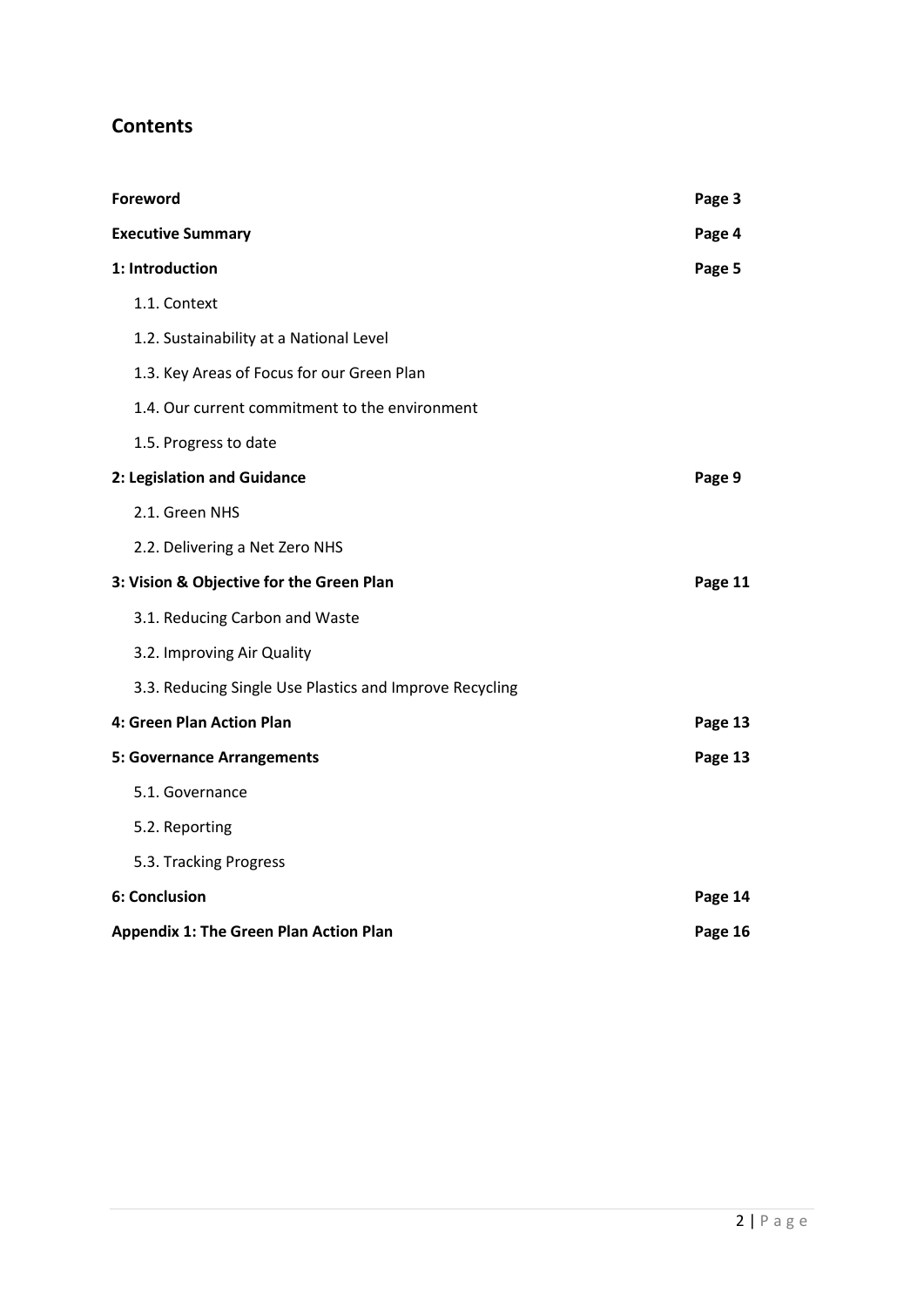#### **Foreword from Chief Executive Andrew Burnell**

Our number one strategic goal is to provide quality, safe, effective care to all of our service users. Allied to delivering this strategic goal is the desire to provide care in environments that have been shaped by our commitment to a sustainable future. We are excited by this Green Plan and the common purpose shared by all of our staff to rethink how we deliver care to realise the potential for sustainable development.

The importance of working as a system to deliver against the objectives in this plan and the wider NHS Long Term plan for net zero has never been more pressing, but we are confident that we can work with our partners across Hull, East Riding, and the North West to make marked differences and capitalise on the opportunity to develop ways of working as a result of COVID 19.

This Green Plan sets out our ambitions and objectives for making our services more sustainable and how City Health Care Partnership CIC (CHCP) are going to achieve them. This will require us to build on our existing approach to sustainability but will require cultural change by equipping our colleagues with the knowledge and tools to get on and do what they need to do for our service users, just a shade greener.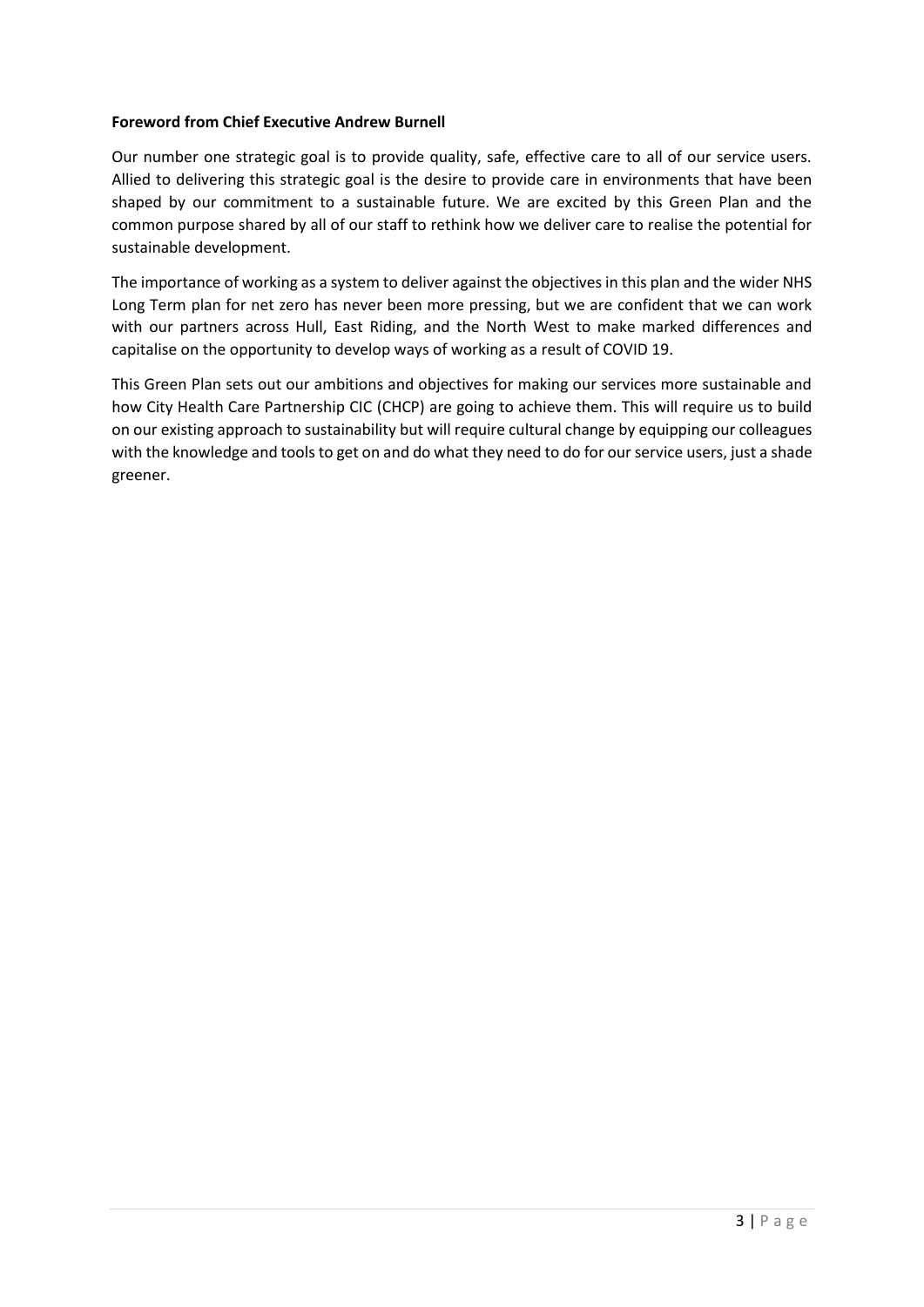#### **EXECUTIVE SUMMARY**

Climate change poses a major threat to our health as well as our planet. The environment is changing, and this has direct and immediate consequences for our patients, the public and the wider health system. The NHS has launched the 'For a greener NHS' programme, to reduce the impact on public health and the environment, save money and to meet the Government's net carbon zero target.

This document sets out the position of CHCP and identifies a number of sustainable development opportunities for the business to take forward.

This Green Plan sets out our action plan over the next five years. It also identifies the benefits of embedding sustainable practices within CHCP's operations and describes the governance arrangements to keep the plan on track. We have had some success in making our business more sustainable, but we need to be more ambitious and confident with our approach to developing and monitoring initiatives that demonstrate our environmental responsibility.

Being more environmentally forward and improving our approach to reducing carbon emissions, removing single use plastics and reducing fossil fuel use provides an opportunity to secure financial savings. Generating these efficiencies will help to create the cultural link in that green solutions can contribute to reducing operational and infrastructure costs, allowing us to reinvest in core services creating that connects to our commitment to quality.

The Project Sponsor is the Group Director of Finance and Resources who has overall accountability for the implementation of this plan and the achievement of our targets through the Green Group.

Progress against this Green Plan will be reviewed annually and will be reported to the Operation and Delivery Board of Directors and progress shared with the HCV Sustainability Group.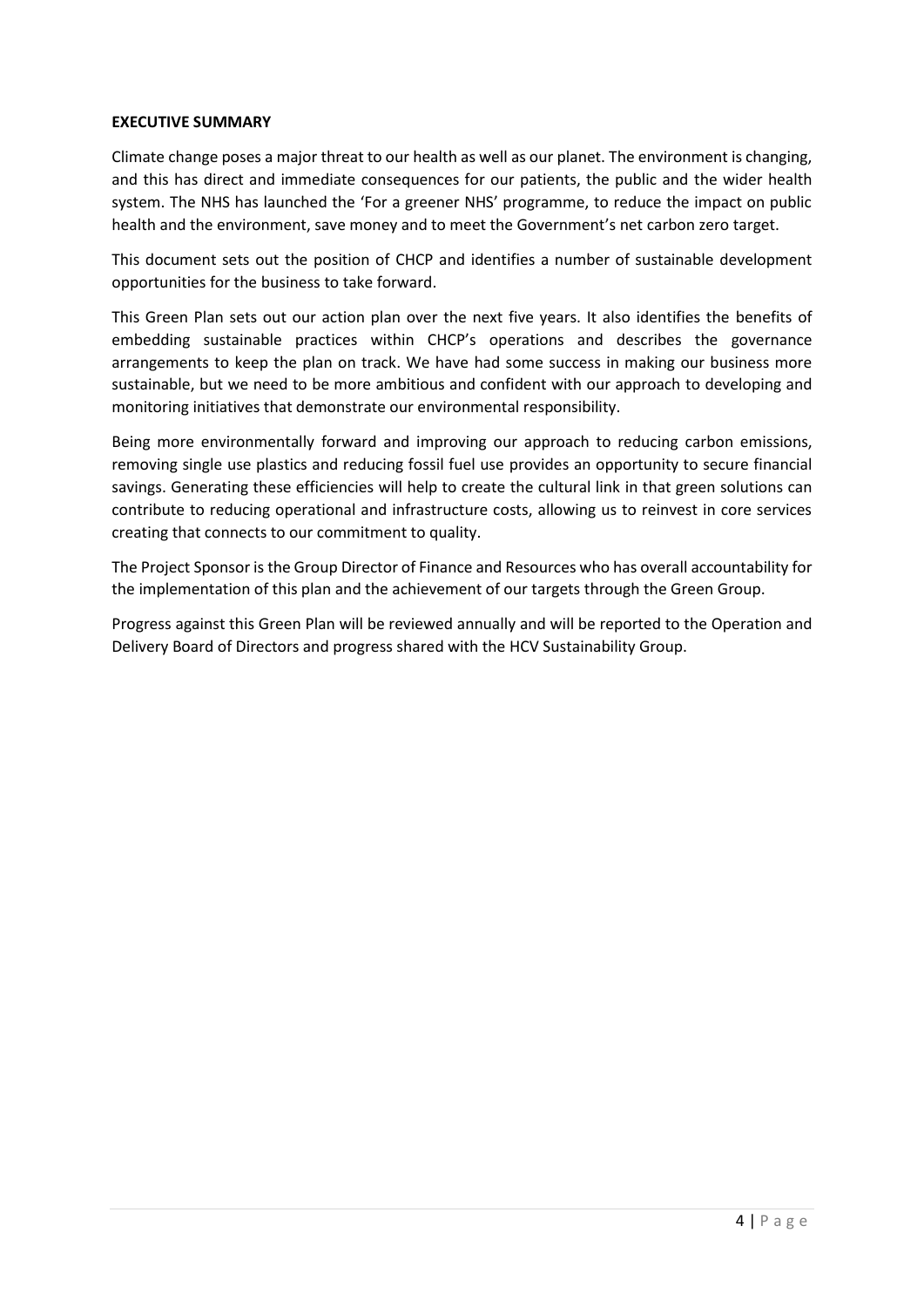#### **1 Introduction**

#### **1.1 Context**

Under the Climate Change Act (2008) the UK is committed to reducing carbon dioxide equivalent emissions (CO2e) by 80% of baseline levels by the year 2050. "*As the largest employer in Britain, responsible for around 4% of the nation's carbon emissions, if this country is to succeed in its overarching climate goals the NHS has to be a major part of the solution;*" Sir Simon Stevens NHS Chief Executive

CHCP is contractually obliged to produce a Green Plan as per the NHS Standard Contract. The publication of our Green Plan is one of the ways in which we can clearly demonstrate this obligation and our commitment to improving our own sustainability credentials. This Green Plan defines CHCP's programme of sustainable activity for the next five years. It sets the strategic context, the 'case for action', and a programme of proposed projects.

CHCP is responsible for providing community, primary care and public health services for the people of Hull, East Riding of Yorkshire, St Helens and Knowsley. CHCP provides services at 62 sites throughout these locations delivering care to 2.194m patients and service users. Our services continue to evolve and during the year we provided in excess of 70 contracted healthcare services and 10 public health services.

We are therefore extremely conscious of the impact our activities can have on the local community, economy and environment, and of the role we play as a responsible healthcare provider particularly as the links to poor health can be exacerbated by air and poor environmental practice. This Green Plan therefore focuses on improving our environmental impact; by reducing carbon emissions and minimising waste, we will also be contributing to improving the health of the wider population health.

This Green Plan should be seen as a live document which will require changing as initiatives and approaches change as we implement the Plan. Measurement, monitoring and review will play an important role in this document's development, which will be in accordance with our approach to quality as support by ISO 9001.

> Our vision is to lead and inspire through excellence compassion and expertise in all that we do.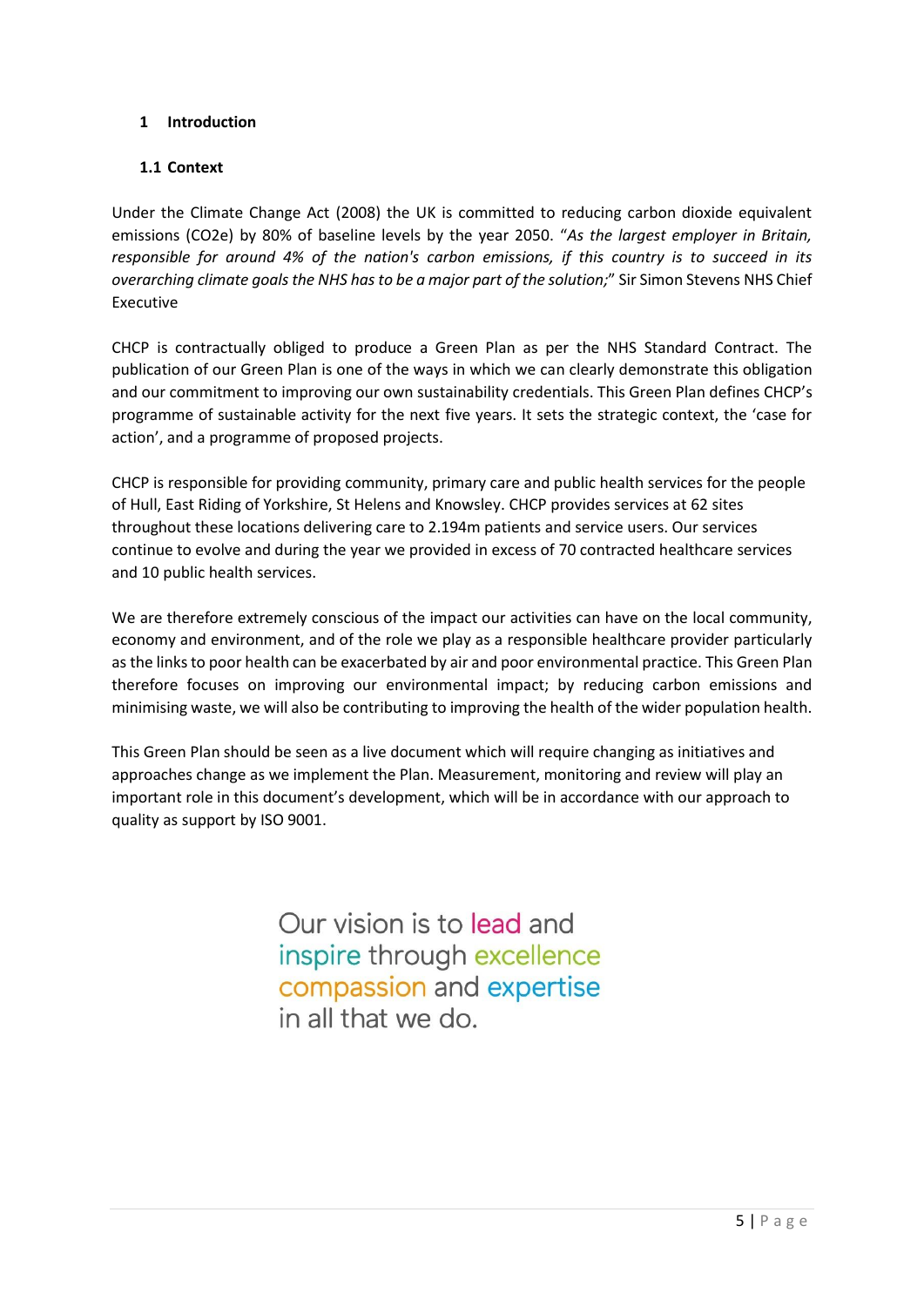#### **1.2 Sustainability at National Level**

In January 2020, Sir Simon Stevens the CEO of NHS England announced the "For a Greener NHS" campaign, which sought to provide high-level backing for the NHS to adopt sustainability measures in an effort to combat the issue of climate change. Climate change is recognised as a key health crisis facing the world in the 21st century by a number of organisations including the British Medical Association, the Royal College of Physicians and the Royal College of Nursing. The UK is committed to becoming carbon neutral by the year 2050, as per the Climate Change Act 2008. As part of the For a Greener NHS Campaign, an expert panel has been commissioned to review how the NHS can achieve Net Zero as soon as possible.

*"While the NHS is already a world leader in sustainability, as the biggest employer in this country and comprising nearly a tenth of the UK economy, we're both part of the problem and part of the solution.*

*"Indeed, if health services across the world were their own country, they'd be the fifth-largest emitter on the planet.*

*"That's why we are mobilising our 1.3 million staff to take action for a greener NHS, and it's why we'll be working with the world's leading experts to help set a practical, evidence-based and ambitious route map and date for the NHS to reach net zero."*

Sir Simon Stevens, NHS Chief Executive.

All NHS Trusts and Healthcare providers delivering NHS services are required to have a Green Plan to support the delivery of the NHS's carbon reduction strategy and ambitious targets to reach net zero. This Green Plan establishes our sustainable vision, our targets and the actions we will take to achieve this vision.

#### **1.3 Key Areas of Focus for Our Green Plan**

The Climate Change Act (2008) establishes a binding commitment for the UK to achieve an 80% reduction in carbon emissions from a 1990 baseline by 2050. This target has been built upon by the NHS Sustainable Development Unit in their document *"Sustainable, Resilient, and Healthy People & Places".* According to the NHS SDU*, "A Sustainable Health and Care System works within the available environmental and social resources protecting and improving health now and for future generations. This means working to reduce carbon emissions, minimising waste & pollution, making the best use of scarce resources, building resilience to a changing climate and nurturing community strengths and assets.*" CHCP's Green Plan will help the business and our staff deliver our own contribution towards this core sustainability objective. To this end the key areas that we will focus on in our Green Plan are;

- To reduce our total carbon emissions, waste and water
- Reduce our contribution to air pollution
- Reduce our use of plastic and improve recycling

These key areas of focus are derived from national policy and guidance and are explored further in this document.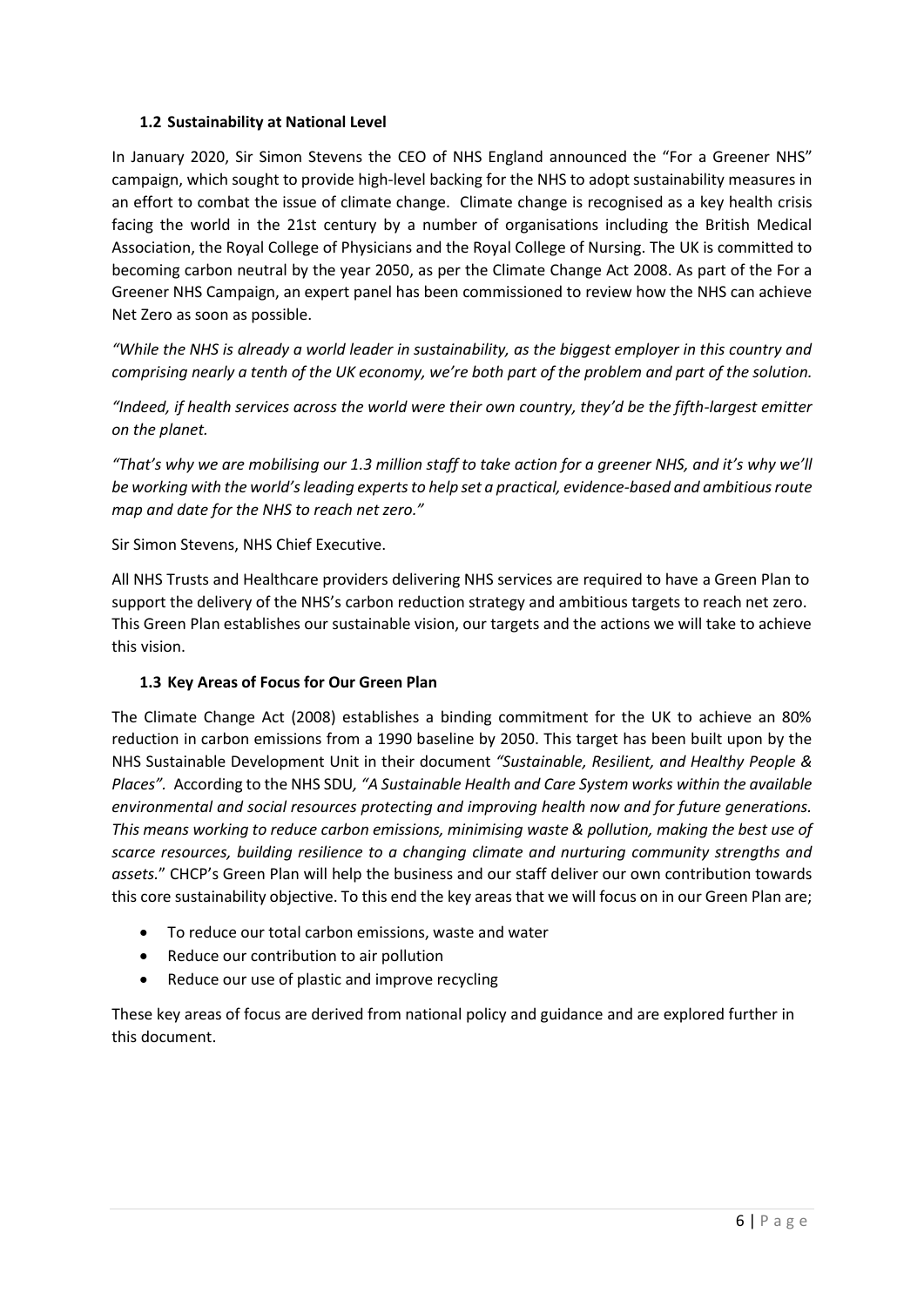#### **1.4 Our Current Commitments to the Environment**

CHCP have not rested on our laurels and have been steadily changing practice and introducing a more sustainable approach to our operational delivery through our Sustainable Development Plan as below.

Table 1: Current Sustainability Plan

### **Sustainability Plan 2019 - 2021**

#### **Energy**

*Objective:* To increase energy saving and carbon reduction awareness, and then review the ability to reduce energy usage and reduce waste

#### **Procurement**

**Objective:** To include carbon reduction requirements in procurement contracts (e.g.: reduce waste, cost and carbon emissions from goods and services by 2% each year)

#### **Transport**

*Objective:* The emphasis should be on providing low carbon models of care by focussing on care closer to home, telemedicine, video conferencing for meetings.

#### **Waste**

*Objective:* Monitor, report and set targets on management of domestic and clinical waste, including reduction and appropriate disposal of waste.

#### **Social Sustainability**

*Objective:* Consolidate partnership working and community engagement and make use of its leverage within local frameworks (e.g.: the organisation is an active member of the local sustainability and/or climate change network)

#### **1.5 Progress to date**

CHCP has engaged in a programme of activity to manage and reduce our carbon emissions, mitigate our impact on air pollution and improve recycling performance, as per our Sustainability Development Plan. This section reviews how CHCP has performed against its previous objectives and the actions that we have implemented to improve our sustainability.

#### **1.5.1 Electricity**

CHCP's Head Office now benefits from LED lighting and is expected to have reduced electricity consumption as a result of this action. City Health Pharmacy: Lighting upgrades to LED has taken place to 50% of existing lighting to date within City Health Pharmacy sites. Similar projects will be undertaken for those buildings within CHCP's control.

The figures in the tables below, for electricity and gas, show annual usage for 2019/2020 and the usage covering the initial quarter of 2020/2021. Some of the values quoted are not exact quarters due to the billing cycles and although some sites were/are closed due to Covid-19 some bills are based on estimates and therefore billed as normal. Once meter readings are submitted the amount would be credited and the values adjusted in future reporting periods.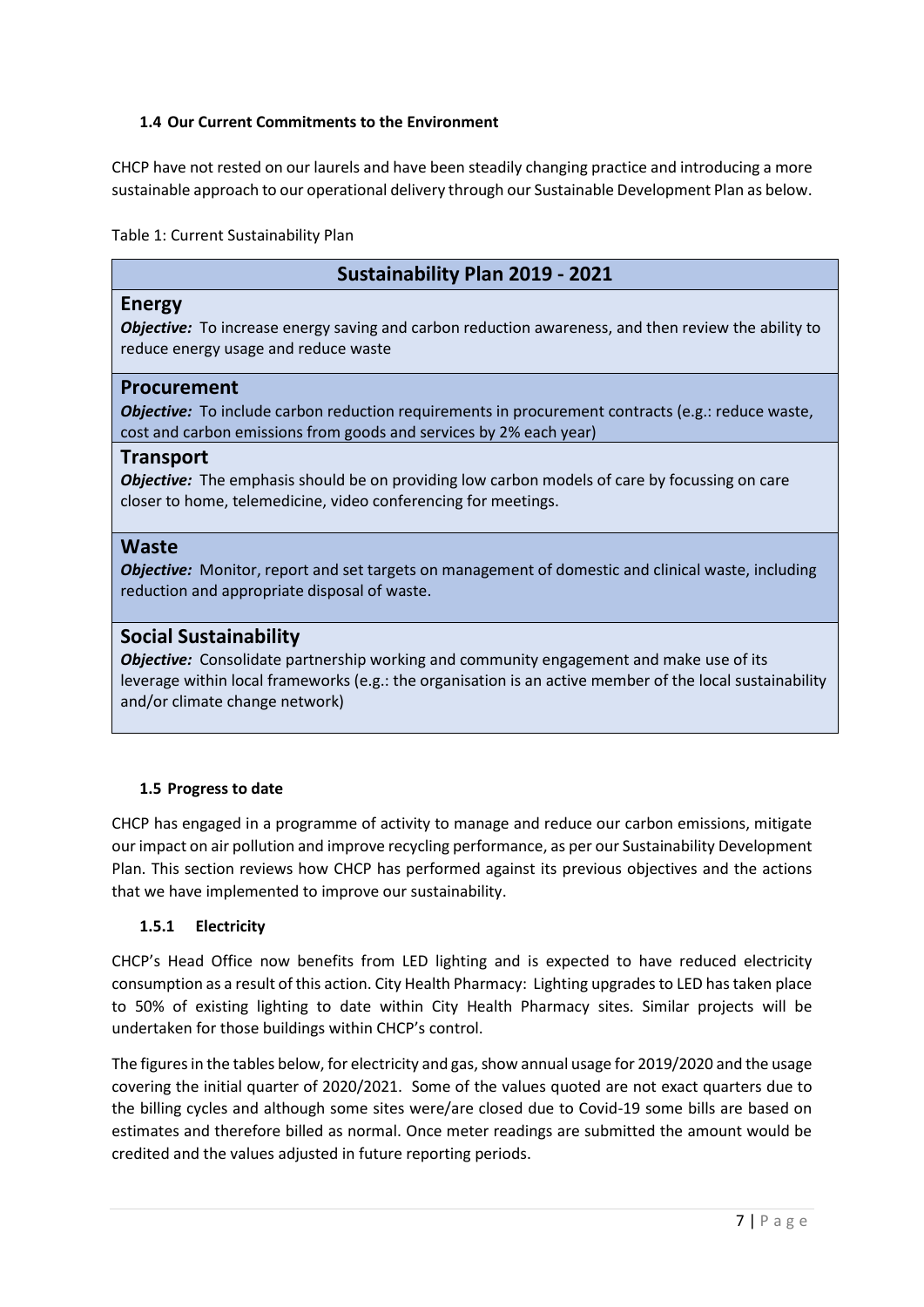#### Table 2: Electricity Consumption

| <b>Site</b>                   | <b>Fuel Type</b> | <b>Annual Usage</b> | <b>20/21 Usage</b> | % used against |
|-------------------------------|------------------|---------------------|--------------------|----------------|
|                               | $\sqrt{1}$       | 19/20 (kwh) ~       | Q <sub>1</sub>     | 19/20<br>▼     |
| The Beacon                    | Electric         | 259274              | 49030              | 19             |
| Highfields Resource Centre    | Electric         | 128743              | 30283              | 23             |
| <b>Rossmore Nursing Home</b>  | Electric         | 105908              | 24220              | 23             |
| Southcoates Medical Practice  | Electric         | 14818               | 3388               | 23             |
| Marfleet Lane Surgery         | Electric         | 10815               | 2446               | 23             |
| <b>Willerby Road Pharmacy</b> | Electric         | 19606               | 3812               | 19             |
| Hotham Road Pharmacy          | Electric         | 15099               | 3090               | 20             |
| Unit 8 Argyle Street          | Electric         | 13                  | 0                  | 0              |
| Victoria Dock Pharmacy        | Electric         | 20711               | 1787               | 7              |
| <b>Walker Street Pharmacy</b> | Electric         | 10671               | 2682               | 25             |
| 8-10 Crompton Road Wigan      | Electric         | 17603               | 4594               | 26             |
| Hardshaw Centre St Helens     | Electric         | 40735               | 5199               | 13             |
| 65 Bradshawgate Leigh         | Electric         | 14786               | 1090               | 7              |

#### **1.5.2 Gas**

Table 3: Gas Consumption

| <b>Site</b>                         | <b>Fuel Type</b> | <b>Annual Usage</b>    | <b>20/21 Usage</b> | % used against |
|-------------------------------------|------------------|------------------------|--------------------|----------------|
|                                     | JТ               | 19/20 (kwh) $\sqrt{*}$ | Q <sub>1</sub>     | 19/20          |
| The Beacon                          | Gas              | N/A                    | N/A                | N/A            |
| <b>Highfields Resource Centre</b>   | Gas              | 680557                 | 116102             | 17             |
| <b>Rossmore Nursing Home</b>        | Gas              | 472508                 | 135418             | 29             |
| <b>Southcoates Medical Practice</b> | Gas              | 42225                  | 8535               | 20             |
| Marfleet Lane Surgery               | Gas              | 34886                  | 8341               | 24             |
| <b>Willerby Road Pharmacy</b>       | Gas              | 19273                  | 4791               | 25             |
| Hotham Road Pharmacy                | Gas              | N/A                    | N/A                | N/A            |
| Unit 8 Argyle Street                | Gas              | N/A                    | N/A                | N/A            |
| Victoria Dock Pharmacy              | Gas              | 13049                  | 3837               | 29             |
| <b>Walker Street Pharmacy</b>       | Gas              | N/A                    | N/A                | N/A            |
| 8-10 Crompton Road Wigan            | Gas              | 13224                  | 2887               | 22             |
| Hardshaw Centre St Helens           | Gas              | N/A                    | N/A                | N/A            |
| 65 Bradshawgate Leigh               | Gas              | N/A                    | N/A                | N/A            |

#### **1.5.3 Water**

CHCP have initiated an operational plan to reduce the number of leaks and how they will be repaired. Notwithstanding infrastructure we actively monitor usage and as part of staff communications we promote minimising the use of water.

#### **1.5.4 Waste**

CHCP have introduced improved recycling facilities and have used publicity and information to improve employee understanding of using less plastic and increasing recycling to reduce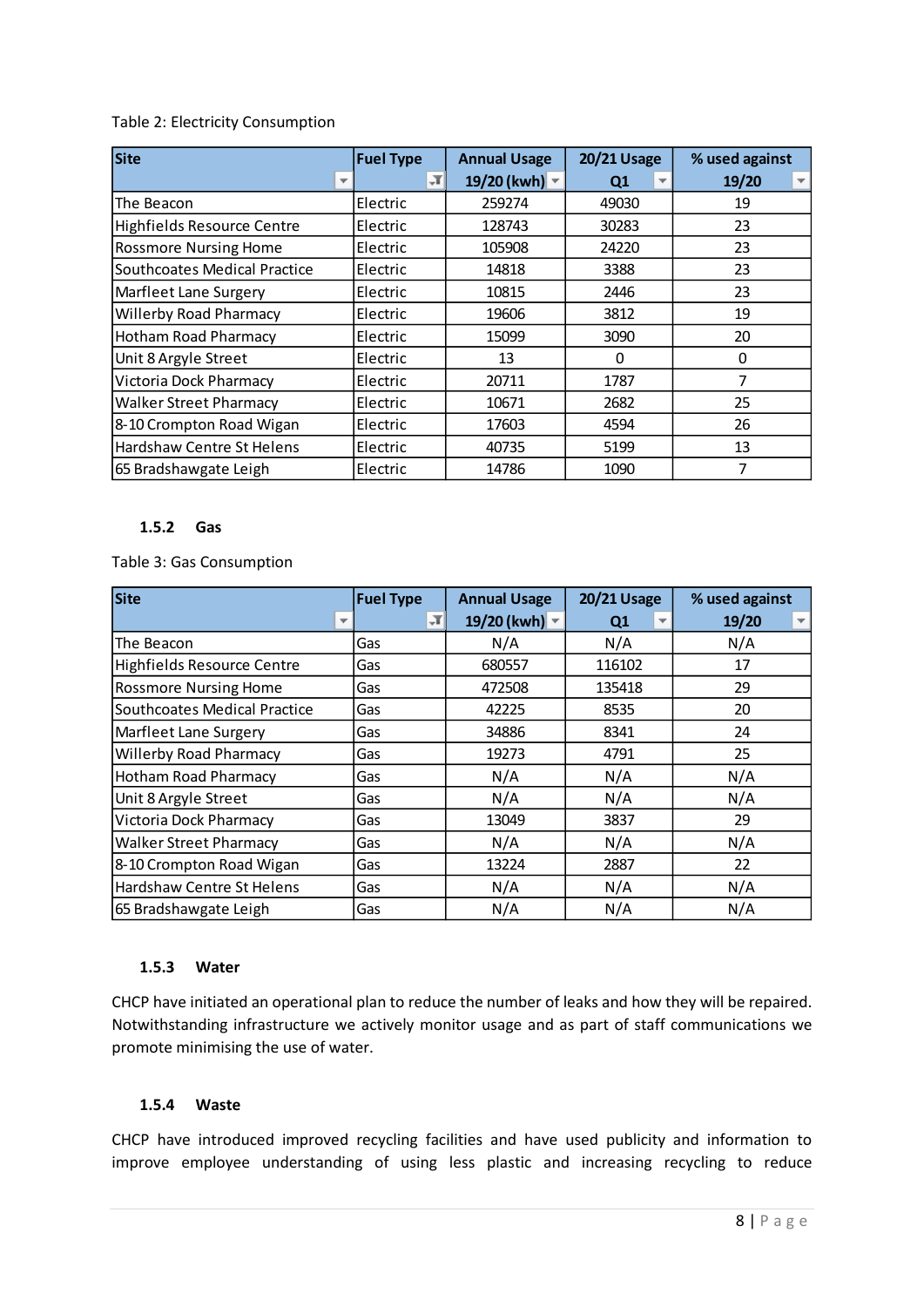domestic/general waste going to landfill. Recycling points will be provided across all public spaces at all CHCP occupied buildings.

CHCP are providing reusable and compostable coffee cups for staff, visitors and patients to cut down on the use of disposable cups (free of charge).

A review of clinical waste, including offensive waste will be started from April 2021 to help manage our waste output effectively, particularly in light of COVID 19 and increased potentially infectious waste streams.

#### **1.5.5 Fleet**

CHCP are implementing a logistics programme, which will support the right staff providing timely care to patients through reducing unnecessary travel and increase in locality working. CHCP has also implemented a process of paying community teams, home to first visit mileage, to discourage unnecessary attendance at community nursing bases.

Vehicle charging points have been fitted at the Head Office site and our lease car policy incentivises use of low emission vehicles, which is continually reviewed.

#### **2 Legislation and Guidance**

There are a number of UK legislation and health sector policies that have driven sustainable healthcare within the NHS. Below are the specific documents and the latest guidance in helping to achieve the current national targets that have been used to formulate this Green Plan:

- NHS Long Term Plan
- Delivering a 'Net Zero' National Health Service
- Climate Change Act 2008

The NHS Long Term Plan sets out how the NHS will transform and improve with specific consideration on sustainability and how environmental targets will be achieved through transformation not just of the workforce, but processes and finances. To support the Long Term Plan the NHS Standard Service Contract also contains a series of targets and objectives that are required to be delivered by providers of health and care services, which invariably will be passed throughout the operational supply chain. The following targets and objectives are explicitly stated in the above documents:

- Reduce the NHS's carbon footprint
- Purchase 100% renewable electricity at all NHS organisations by April 2021; and,
- Adopt the single use plastics pledge

#### **2.1 Greener NHS**

'For a greener NHS' supports the ambitions set out in The NHS Long Term Plan, announced in 2019, to improve care over the next 10 years. These initial commitments include:

• **Reducing carbon, waste and water:** By 2025, the NHS will reduce its carbon footprint by 51% against 2007 levels. The key initiatives include phasing out coal and oil fuel for primary heating uses, switching to greener asthma inhalers, and reducing the carbon footprint from anaesthetic gases.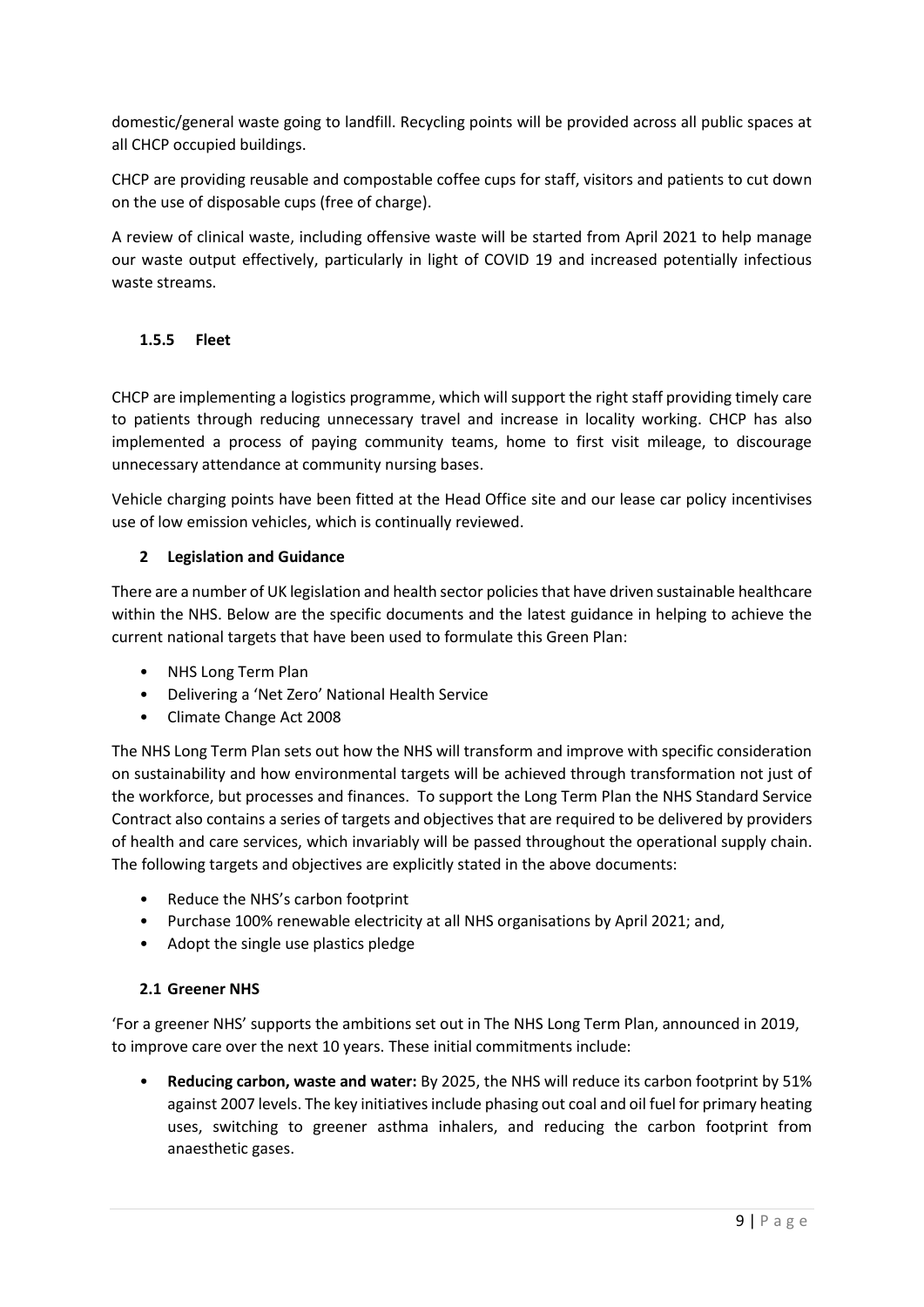- **Improving air quality:** By 2023/24, the NHS will cut business mileage and fleet air pollutant emissions by 20%. The key initiatives include reducing NHS fleet emissions (including from ambulances and other specialist vehicles), and reducing outpatient appointments by a third, working with local government to reduce pollution on our streets.
- **Reducing single use plastics:** We will deliver reductions in single use plastics throughout the NHS supply chain, across NHS catering as well as in clinical domains. Reductions in use will be paired with improvements to the disposal and recycling of plastic material that remains in operation.

#### **2.2 Delivering a "Net Zero" NHS**

As part of the 'For a Greener NHS' the NHS embarked on a process to identify the most credible, ambitious date that the health service could reach net zero emission, as outlined below.

Two clear and feasible targets emerge for the NHS net zero commitment, based on the scale of the challenge posed by climate change, current knowledge, and the interventions and assumptions that underpin this analysis:

- For the emissions we control directly (the NHS Carbon Footprint), net zero by 2040, with an ambition to reach an 80% reduction by 2028 to 2032
- For the emissions we can influence (our NHS Carbon Footprint Plus), net zero by 2045, with an ambition to reach an 80% reduction by 2036 to 2039



CHCP will support the NHS ambitions and work towards achieving this goal, conscious of the challenge faced to achieve some these reductions across a large multi-site estate. These are not insurmountable and through clear planning, staff engagement, and stakeholder support we are confident we can achieve these goals.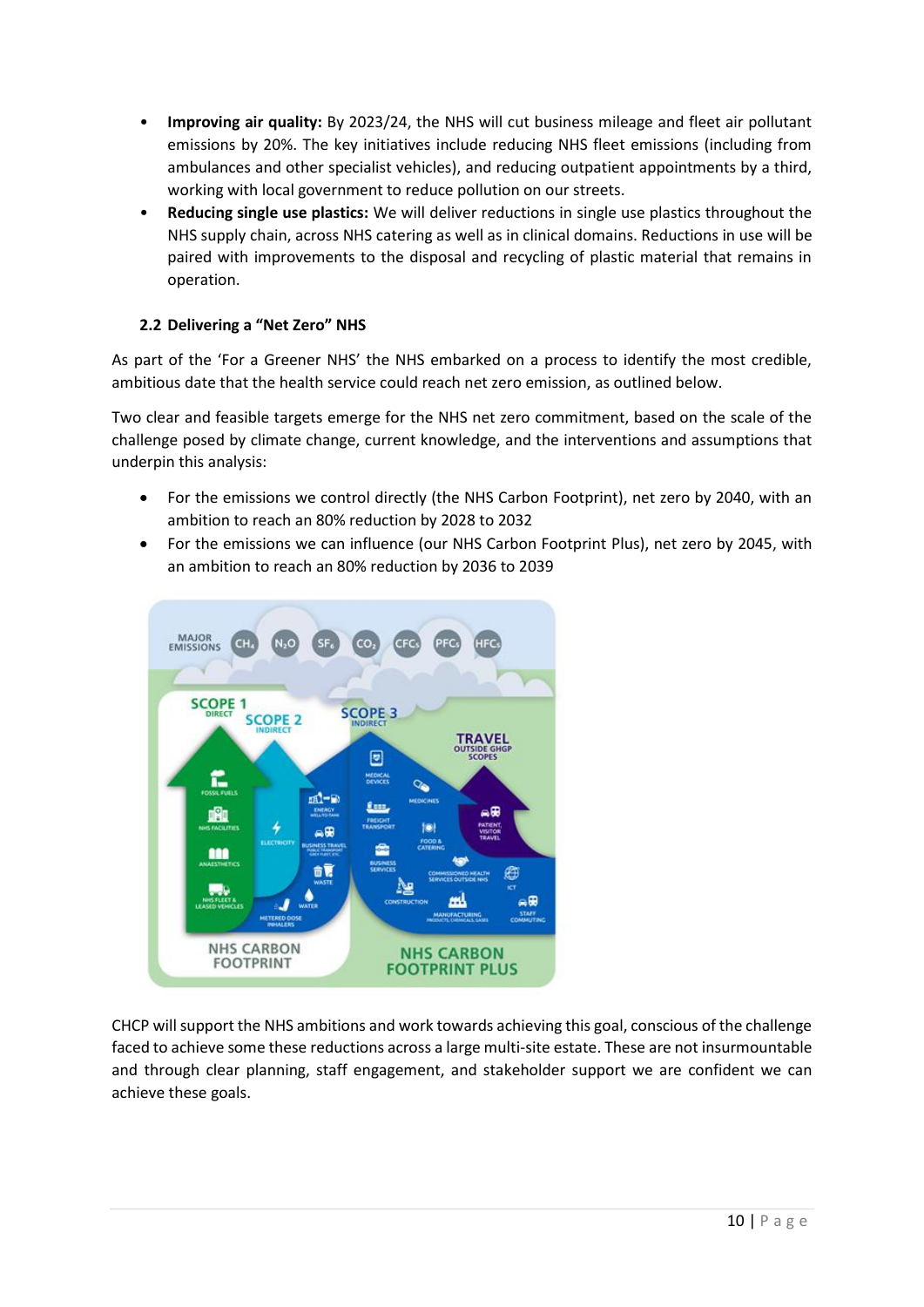#### **3 Vision and Objectives for the Green Plan**

To demonstrate our commitment to the Long Term Plan and to ensure we meet and comply with NHS Contract requirements CHCP will adopt the targets described below:

#### **3.1 Reducing carbon and waste**

#### **3.1.1 Carbon**

CHCP will reduce our carbon footprint through these key initiatives:

- Greening our estates and facilities, including phasing out fossil fuels where used as primary heating
- Switching to greener asthma inhalers
- Reduce waste, cost and carbon emissions from goods and services

CHCP has engaged in a series of interventions to reduce our carbon emissions through improving energy efficiency. For example our Head Office lighting is all LED, and we intend to upgrade the lighting to LED in Pharmacy buildings within the next year.

CHCP is reviewing the prescription of asthma inhalers to help reduce CO2 and meet the NHS Long Term Plan objective of 4% carbon reduction through moving to alternative inhalers. Inhalers generate CO2 emissions due to the propellant gases utilised to deliver medicine and different inhalers have differing CO2 footprints. The two main types of inhaler are metered dose inhalers (MDIs) and dry powder inhalers (DPIs) where MDIs have a significantly higher environmental impact than DPIs on the whole.

#### **3.1.2 Waste**

Waste is a significant cost to the NHS, with clinical waste requiring expensive methods of disposal. To reduce this cost, reduce the strain on natural resources and improve the environment the NHS is reducing the amount of single use plastics used in its organisations and increasing the amount of waste that avoids landfill.

CHCP will therefore adopt the NHS Single Use Plastics Reduction Campaign Pledge, which will require us to:

- Work to reducing single use plastic items in both operational and, clinical areas including; gloves, gowns and hygiene products.
	- o Where PPE is required during COVID we will review alternatives; that allow staff to be safe, but help us to manage this waste stream by April 2022 where clinically safe to do so.

CHCP recognises the need to improve recycling across our estate. Therefore, CHCP will also adopt the following objectives:

- provide recycling stations in communal areas to ensure segregation of waste, and lobby landlords to provide the same
- communication, information and training for staff regarding the importance of mangement of waste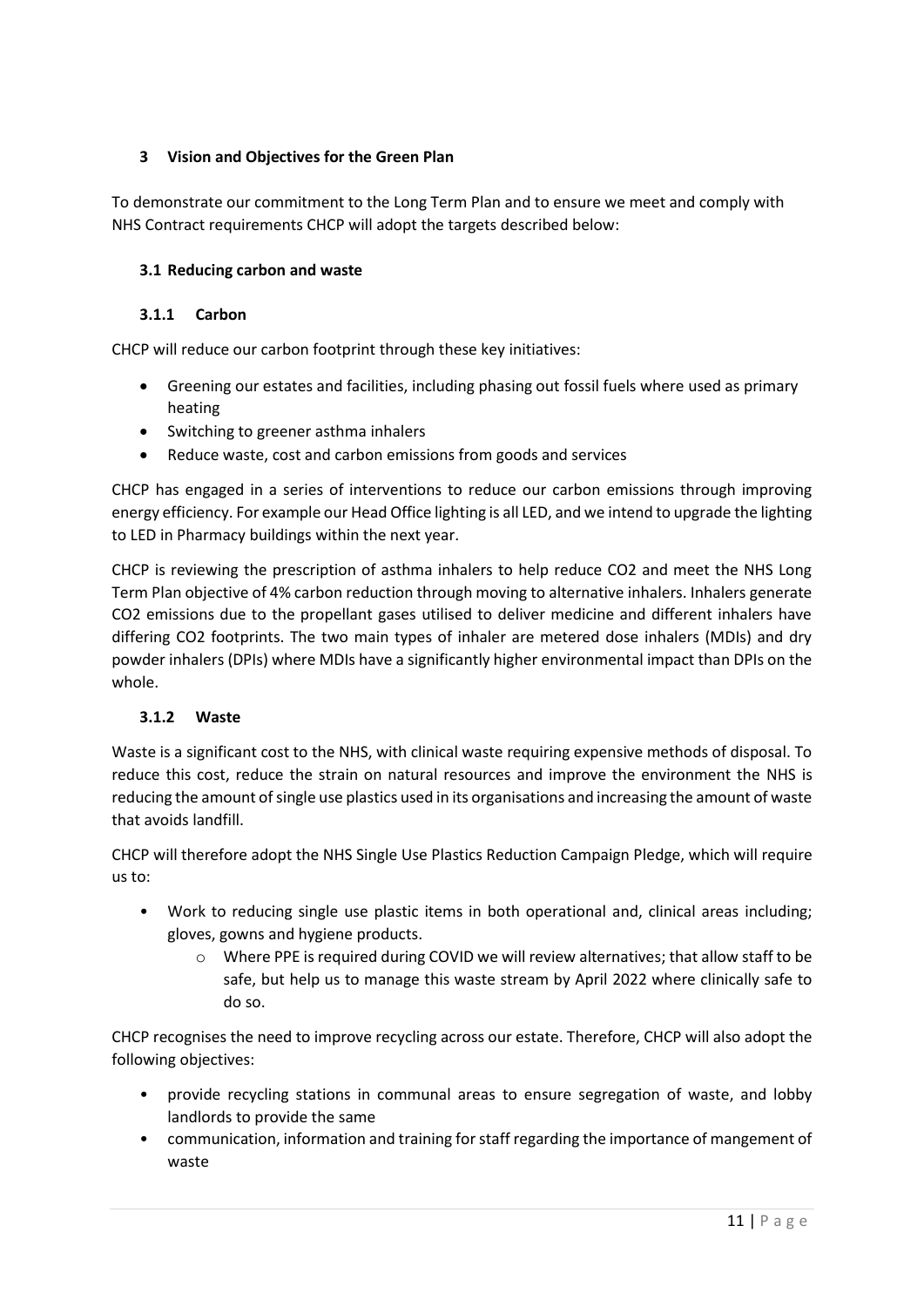• continue to work with our waste contractors to ensure that waste is managed and disposed of at the highest level of the waste hierarchy

#### **3.2 Improving Air Quality**

CHCP will cut business mileages and fleet air pollutant emissions by 20% before 2023/24 through the following key initiatives:

- Reducing our fleet emissions from our company vehicles e.g. unit support workers, GP OOH etc. and reducing business mileage and the subsequent pollutants
- Introducing vehicle charging stations across the estate
- Reducing outpatient appointments by a third where clinically safe to do so
- Working with Hull County Council and East Riding Local Authority to reduce emissions through joint initiatives
- Reducing time spent travelling to meetings through use of video-conferencing.

CHCP continues to work to reduce the local air quality impacts associated with travel and transport to and from our sites. Electrical charging infrastructure has been installed at our Head Office, with plans to increase this.

CHCP regularly review our travel guidance for staff as issued by CHCP to ensure that the most sustainable modes of transport are communicated to those travelling to sites, and whether staff meetings can be conducted using alternative methods.

#### **3.3 Reducing single use plastics and improve recycling**

CHCP will deliver reductions in single use plastics throughout our supply chain and service delivery (where there is no attendant risk to safety) through the following initiatives:

- Reducing single use plastics across domestic and clinical supply chains
- Working to improve the disposal and recycling processes for plastics in line with our waste management and environmental policy
- Developing innovation in plastics use within clinical settings e.g. inhalers.

CHCP has made significant changes in the management of waste lowering the amount of waste produced in line with the waste hierarchy. Our estates department manages waste across a variety of environments focusing on waste reduction, reuse and recycling. CHCPs Environmental Policy identifies that the Chief Executive has overall responsibility to promote and support waste prevention and reduction initiatives and to ensure that our waste policy is implemented across the organisation. As part of our commitment to



reduce the amount of waste we generate CHCP has instigated the following examples:

- Reducing our paper consumption through the use of electronic care records, which ensures that information is easily accessible by healthcare staff
- Introduction of wound care formulary, to incentivise reduction in product waste
- Where we cannot eliminate waste, we seek to reuse or recycle waste materials wherever possible
- Non-recyclable domestic waste is collected from site and goes directly to landfill
- Recyclable waste is segregated into paper, cardboard, cooking oil, tins, cans and plastics and collected from site.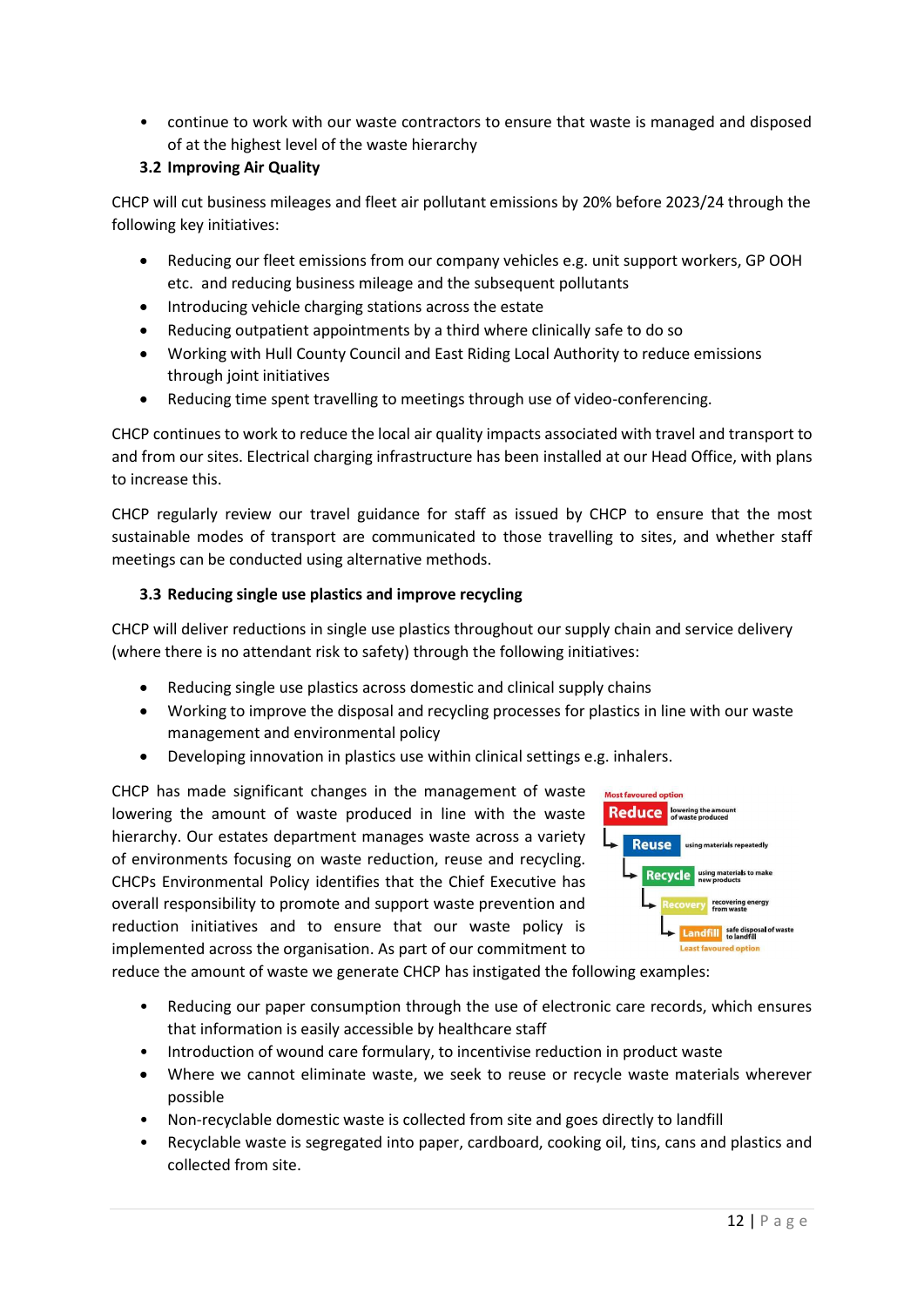- We use an ISO certified document destruction company, for the disposal of confidential paper records. Once materials have been shredded on site, they are subsequently recycled where possible
- Our redundant IT equipment is disposed of ethically and recycled for materials and parts

#### **4 Green Plan Action Plan**

Whilst CHCP have introduced various schemes to help improve upon our environmental impact achieving the target is going to be demanding and will require Board-led initiatives and interventions to support our services becoming carbon net zero by 2050, reducing or eliminating single use plastics, and making our services more sustainable. This action plan will require cultural changes across our business and vested interest from those businesses who support us.

To achieve our objectives and targets and to comply with the NHS Log Term Plan, NHS Contract Requirements, and Legislative change (Climate Change Act 2008) we have proposed the Green Plan Action Plan (Appendix 1), which is designed to help the CHCP achieve improvements annually over the five year period.

Following the anniversary of the Green Plan approval CHCP will provide a baseline against each initiative and percentage target each year until the end of the plan period allowing for the monitoring of progress and addressing underperformance.

#### **5 Governance Arrangements**

This Green Plan will be agreed by the Operation and Delivery Board and the Green Group will lead the implementation of the plan and actions contained within to ensure compliance with the plan's objectives, and national legislation.

#### **5.1 Governance**

The Green Group will have oversight of the Green Plan. The Green Group will report on progress against the action plan and escalate any issues or risk items as appropriate, and be supported by a number of working groups with a particular interest or input into the deliverability of objectives e.g. estates working group, communications and single use plastics. The Green Group is chaired by the Group Director of Finance and Resource and therefore will input directly to Operation and Delivery Board.

Senior level staff engagement with the Green Plan is crucial to ensure that the plan is delivered throughout the organisation. Top-down awareness of sustainability at CHCP can ensure that the principles of sustainability become embedded within the CHCP policies, procedures, and systems. Management can also keep CHCP accountable for reducing our emissions, air pollution, waste and delivering the wider aims of the Green Plan.

CHCP will focus on improving engagement with all staff and will provide training to staff to support them in implementing policy, practice and change as a result of the Green Plan. Sustainable board leadership programmes will also be provided to improve leadership skills and integrate sustainable development into the running of the organisation.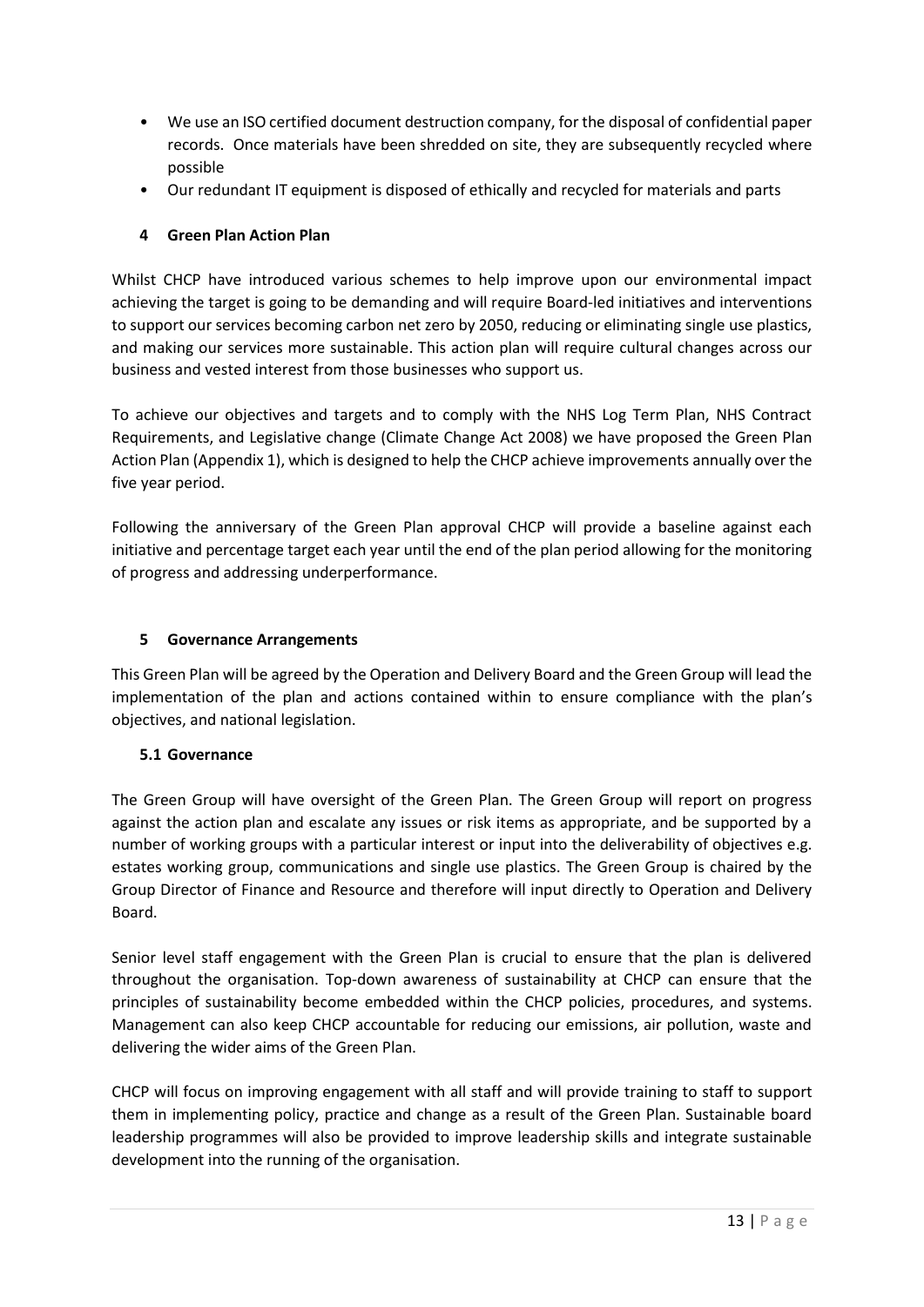Procurement will be reviewed with a view to becoming more sustainability focussed, and an accountable senior leader will be allocated to be responsible for the management of sustainable procurement. CHCP will continue to work to identify potential social, environmental and economic opportunities in procurement and will review our evaluation process for procurement to include environmental and sustainable criteria. CHCP must rely on our wider partners and sub-contractors to support our commitment to the Green Plan and our obligations under the NHS Terms and Conditions, which we are required to meet. Therefore, our SRM system will be reviewed and will incorporate performance measurement data that will feed into our wider Green Plan data capture.

Engagement with stakeholders such as patients, staff and the local community will be carried out to help shape the sustainable development policy. Where possible, we will work to assist our key partners in the development of their strategies and will use these opportunities to promote sustainable development e.g. HCV Health and Care Partnership Sustainability and Climate Change Network Group.

#### **5.2 Reporting**

Measuring, monitoring and reporting on sustainability through the annual report supports the assurance process for meeting legal, reputational and policy requirements. Annual reporting on sustainability is expected by the NHS Standard Contract (Service Condition 18).

CHCP will follow all current guidelines and adopt the requirement to report upon emissions; waste management; resource(s) consumption and sustainable procurement. Within our reporting we will ensure that commentary is included to support any improving or worsening circumstances. CHCP will utilise the Sustainability Reporting Portal.

#### **5.3 Tracking Progress**

The Green Group will be responsible for tracking and auditing progress. The Green Group will communicate our successes providing evidence and/or proof about whether the initiatives are working and sustainable. The Green Group will:

- Determine reporting intervals for reviewing the progress against our goals and objectives, which will be quarterly in the first instance.
- Review progress using quantifiable data to identify any problems, resource constraints or other issues that may hinder CHCP from achieving your improvement targets.
- Make revisions to the Green Plan to keep CHCP focused on reaching your green goals through modifying, eliminating or expanding some initial goals or adding new goals.
- Communicate progress and celebrate successes to help empower change across the organisation.

#### **6 Conclusion**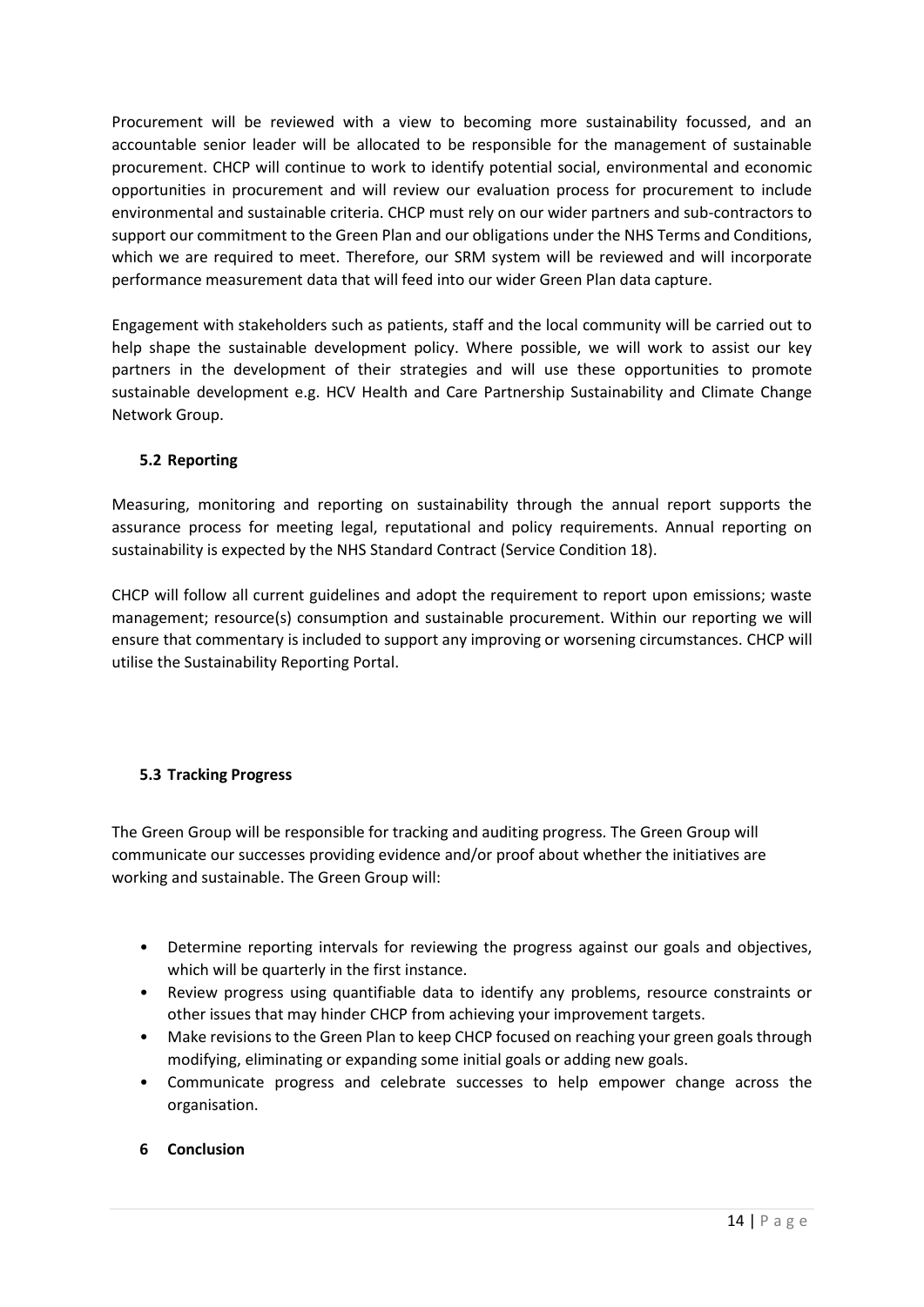CHCP is committed to sustainable development and recognises the significance of tackling a range of environmental and sustainability issues. CHCP has already made progress in the core areas of reducing carbon, and energy consumption, but also recognises that a wider far-reaching range of improvement measures are necessary to allow us to comply with current legislative and statutory agendas.

This Board approved Green Plan provides a comprehensive and structured framework for CHCP to build upon and meet its commitment to conducting all aspects of its activities with due consideration to sustainability whilst providing high quality patient care. At corporate and operational levels this requires the cultural change, cooperation, insight and practical delivery to ensure that sustainability is embedded in all CHCP's activities. Additionally, it is important to note that the delivery of this Green Plan is not wholly driven by CHCP and will require collaboration with the wider Health System, our contracted partners, and supply chain.

Our Green Plan will be reviewed by Board Bi-Annually, and implementation of the actions will be communicated through the Green Group to ensure our commitment is being achieved.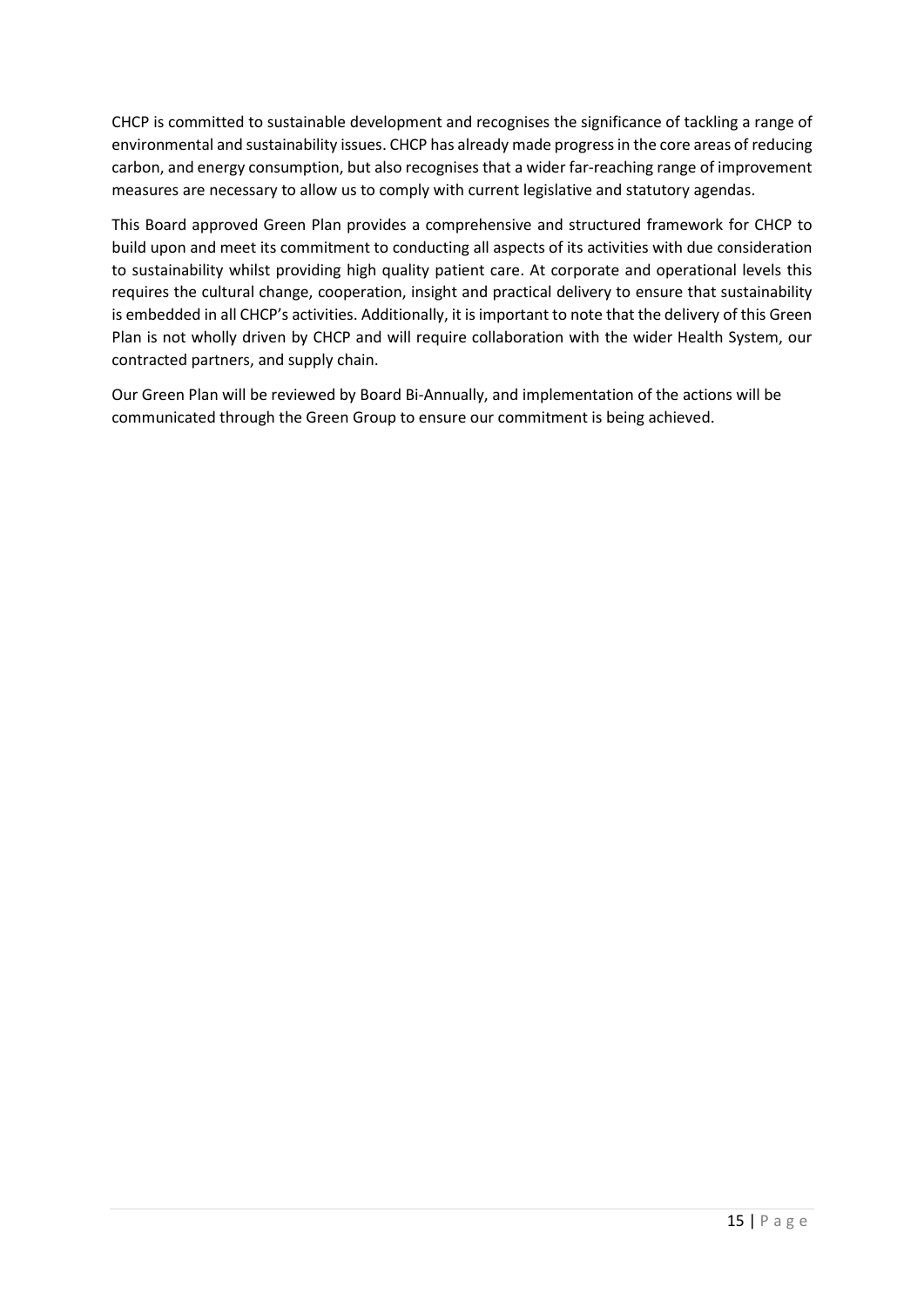### **Appendix 1: City Healthcare Partnerships (CHCP) Green Plan 2021 - 2025 Action Plan**

Status Key – Red Not started / Orange In progress / Green Complete

### **Green Action Plan: Ongoing Management / Engagement & Behavioural Change**

| 2021                                  | Owner | <b>Status</b> | 2022                 | 2023                 | 2024 | 2025                    |
|---------------------------------------|-------|---------------|----------------------|----------------------|------|-------------------------|
| <b>Board approved Green Plan with</b> |       |               | Set Net Zero         | Cut business         |      | Ensure aligned to       |
| clear sustainability and carbon       |       |               | carbon               | mileage and fleet    |      | <b>National Target:</b> |
| targets (April 2021):                 |       |               | reduction            | air pollutant        |      | achieve reduction       |
| Identify and agree realistic          |       |               | targets to           | emissions by 20%     |      | in carbon footprint     |
| and achievable annual                 |       |               | eliminate            | Create a Climate     |      | by 51% against          |
| reduction targets for carbon          |       |               | carbon by 2045       | Change               |      | 2007 levels by          |
| emissions (estates, transport,        |       |               | at the latest        | Adaptation plan      |      | 2025                    |
| procurement & clinical                |       |               | Review all           | that incorporates    |      |                         |
| actions)                              |       |               | policies to see      | <b>EPRR</b> planning |      |                         |
| Identify and agree targets for        |       |               | where                |                      |      |                         |
| reduction in waste & plastic          |       |               | sustainability       |                      |      |                         |
| use and improve recycling             |       |               | targets can be       |                      |      |                         |
| Identify and agree reduction          |       |               | included             |                      |      |                         |
| targets for water use                 |       |               | Include              |                      |      |                         |
| Identify and agree targets to         |       |               | sustainability in    |                      |      |                         |
| reduce contribution to air            |       |               | <b>Annual Report</b> |                      |      |                         |
| pollution                             |       |               |                      |                      |      |                         |
| Increase awareness of 'net zero'      |       |               |                      |                      |      |                         |
| NHS Plan in all staff groups          |       |               |                      |                      |      |                         |
| Run a staff energy campaign: Use      |       |               |                      |                      |      |                         |
| intranet and other media to           |       |               |                      |                      |      |                         |
| publicise energy saving               |       |               |                      |                      |      |                         |
| opportunities                         |       |               |                      |                      |      |                         |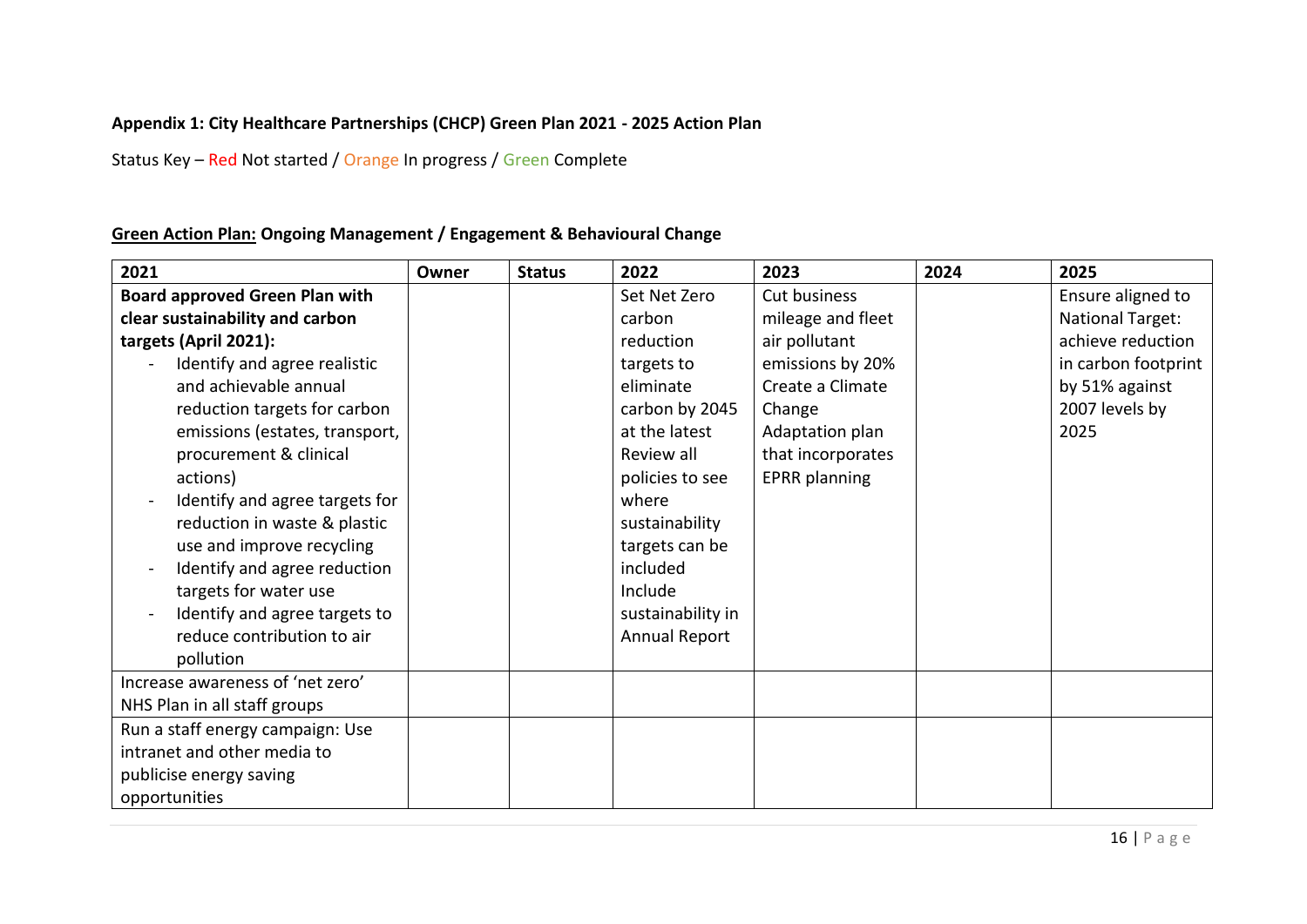# **Estates Action Plan: Reducing carbon, waste & water; Reduce use of plastic and improve recycling; Reduce our contribution to air pollution**

| 2021                                     | Owner | <b>Status</b> | 2022                      | 2023                    | 2024 | 2025           |
|------------------------------------------|-------|---------------|---------------------------|-------------------------|------|----------------|
| Develop schedule of monitoring and       |       |               |                           |                         |      |                |
| reporting for energy consumption &       |       |               |                           |                         |      |                |
| carbon emissions: Ensure usage is        |       |               |                           |                         |      |                |
| reported to HSSE Committee biannually    |       |               |                           |                         |      |                |
| All organisations should implement the   |       |               |                           |                         |      |                |
| <b>Estates and Facilities Management</b> |       |               |                           |                         |      |                |
| Stretch programme by NHS England and     |       |               |                           |                         |      |                |
| NHS Improvement in 2020                  |       |               |                           |                         |      |                |
| <b>Electricity</b>                       |       |               | Evaluate use of hand      | Evaluate use of solar   |      |                |
| Calculate electricity                    |       |               | dryers across estate,     | panels on suitable      |      |                |
| consumption across the estate            |       |               | ensure efficient          | buildings               |      |                |
| Ensure energy efficient lighting is      |       |               | models used               | Assess air              |      |                |
| installed in premises under our          |       |               | Reduce electricity use    | conditioning            |      |                |
| control                                  |       |               | by 10%                    | requirements across     |      |                |
| All lighting replaced with LED           |       |               | Ensure all electricity is | estate and efficiencies |      |                |
| alternatives during routine              |       |               | sourced from              |                         |      |                |
| maintenance activities                   |       |               | renewable sources         |                         |      |                |
| Move to green electricity                |       |               |                           |                         |      |                |
| contract                                 |       |               |                           |                         |      |                |
| Gas                                      |       |               | Reduce gas use by         |                         |      | Phase out gas  |
| Calculate gas consumption                |       |               | 10%                       |                         |      | boilers at new |
| across the estate                        |       |               | Consider summer           |                         |      | sites          |
| Complete audit / review of the           |       |               | heating shut down         |                         |      |                |
| provision of local hot water             |       |               |                           |                         |      |                |
| boilers                                  |       |               |                           |                         |      |                |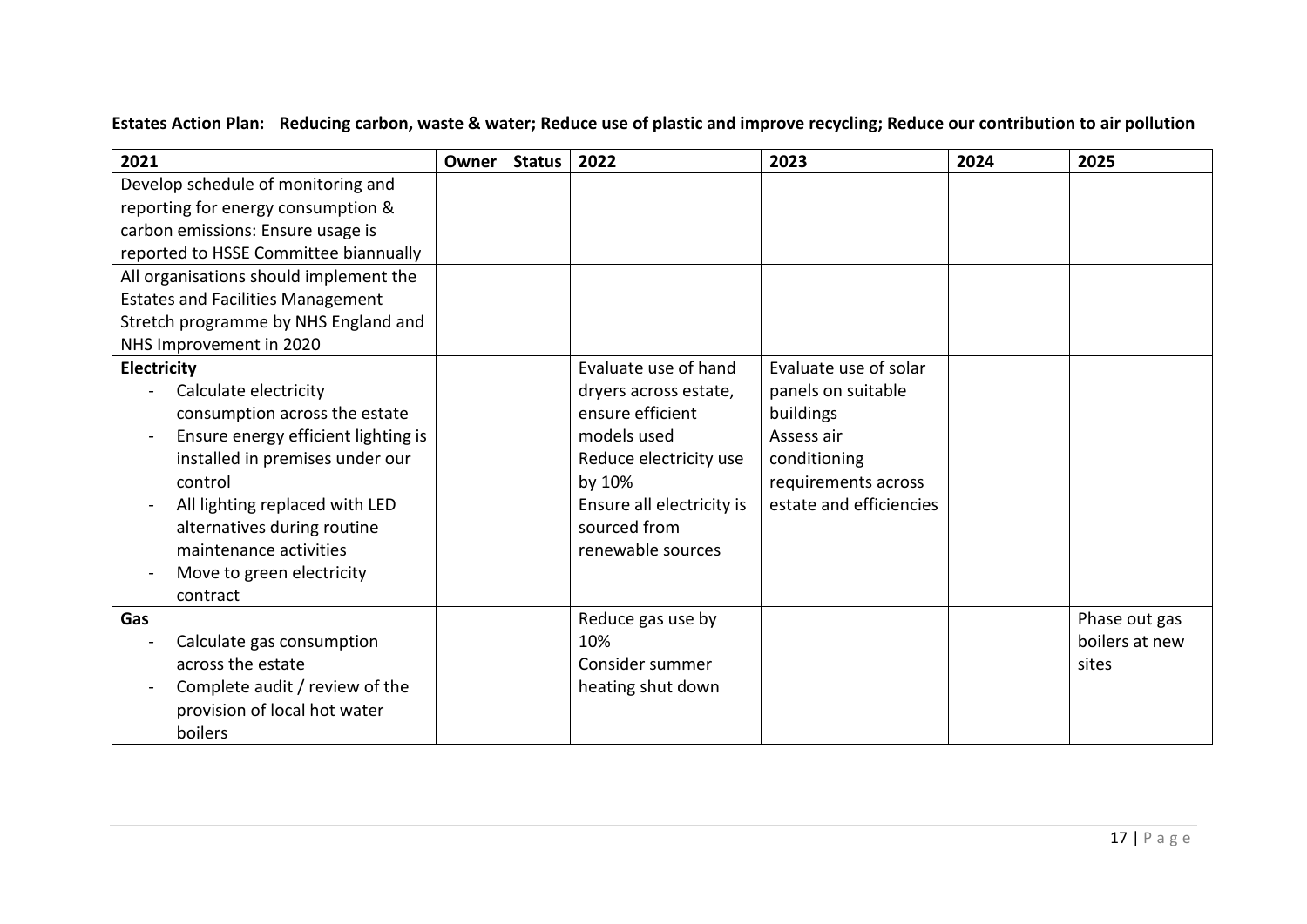| Work with our FM providers to<br>ensure the most energy efficient                                                                                                                                                                                                                       |                                                                                                                                   |                                                                                         |                                                                                                                               |  |
|-----------------------------------------------------------------------------------------------------------------------------------------------------------------------------------------------------------------------------------------------------------------------------------------|-----------------------------------------------------------------------------------------------------------------------------------|-----------------------------------------------------------------------------------------|-------------------------------------------------------------------------------------------------------------------------------|--|
| models are in place<br>Phase out primary heating from coal<br>and oil fuel                                                                                                                                                                                                              | Create a fossil fuel<br>phase out strategy<br>including diesel,<br>petrol, oil and gas use<br>and identify a heat                 |                                                                                         |                                                                                                                               |  |
| Invest in zero emission infrastructure<br>i.e. solar, battery storage, wind, district<br>heating                                                                                                                                                                                        | decarbonisation plan                                                                                                              |                                                                                         |                                                                                                                               |  |
| Water<br>Map each location and current<br>water provision<br>Set stretching targets around<br>operational response time for<br>repairing leaks<br>Monitor and publicise water<br>usage to raise awareness of<br>efficient water use<br>Review current contracts to<br>ensure best value |                                                                                                                                   | Review the use of<br>water saving devices<br>in suitable locations<br>across the estate | Consider the<br>potential of<br>installing<br>rainwater<br>collection<br>systems at<br>suitable sites<br>across the<br>estate |  |
| Waste<br>Monitor, report and set targets on<br>management and reduction of domestic<br>and clinical waste:<br>Carry out an audit of services<br>and facilities, with an                                                                                                                 | Ensure all furniture is<br>recycled or reused<br><b>Review WEEE waste</b><br>and options to reduce<br>& recycle waste<br>produced | Zero waste to landfill                                                                  |                                                                                                                               |  |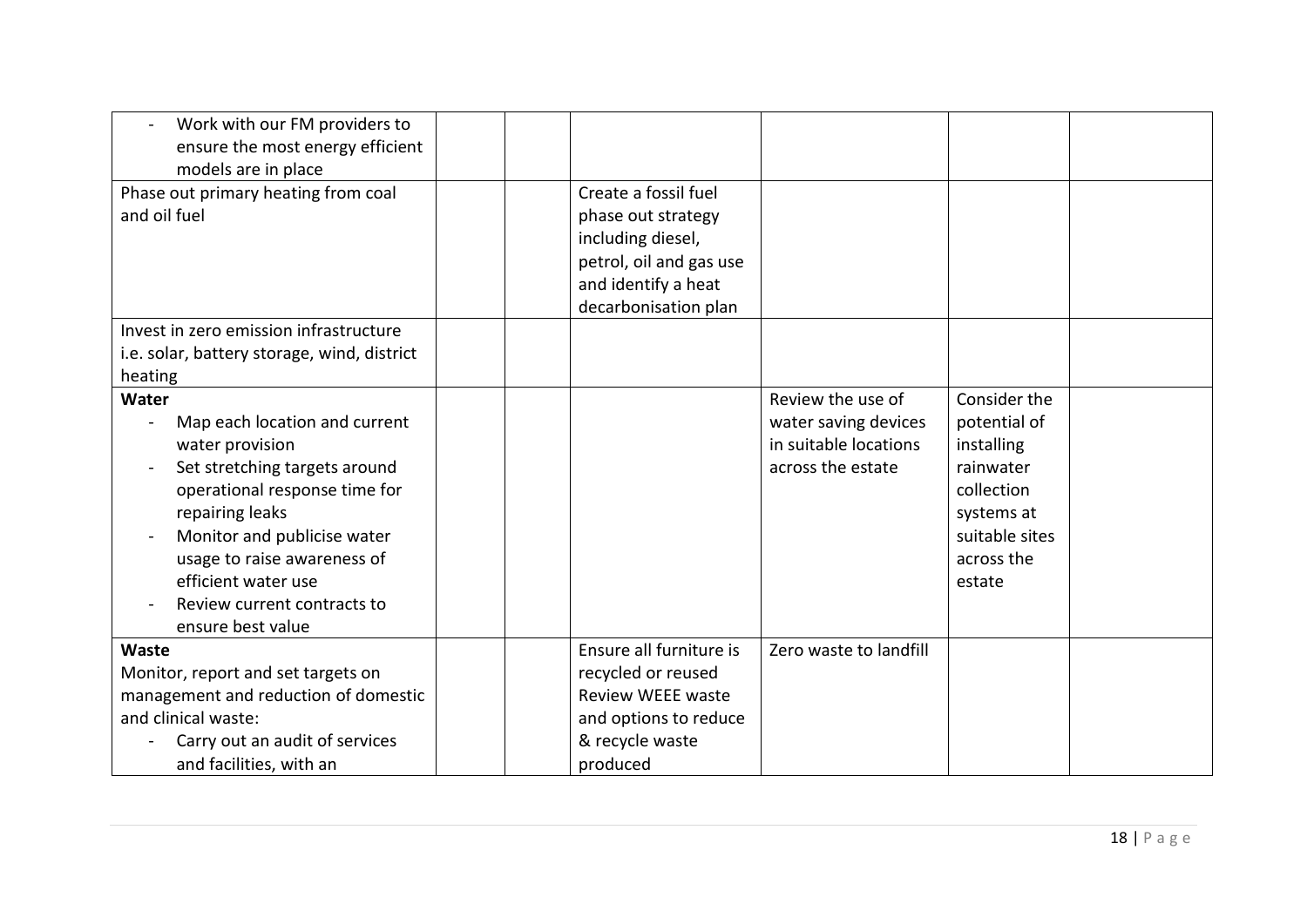| assessment of waste streams        |  | Assess waste going to   |  |  |
|------------------------------------|--|-------------------------|--|--|
| produced                           |  | landfill and options to |  |  |
| Introduce Offensive Waste          |  | reduce or recycle the   |  |  |
| Stream to reduce the volumes of    |  | waste                   |  |  |
| clinical waste produced            |  | Move to 100%            |  |  |
| Ensure staff receive the           |  | paperless & Axe the     |  |  |
| appropriate training and support   |  | Fax                     |  |  |
| in relation to the segregation     |  |                         |  |  |
| and disposal of all waste streams  |  |                         |  |  |
| Provide recycling facilities in    |  |                         |  |  |
| public areas and offices occupied  |  |                         |  |  |
| by CHCP                            |  |                         |  |  |
| Review current arrangements        |  |                         |  |  |
| for the disposal of confidential   |  |                         |  |  |
| waste with a view to               |  |                         |  |  |
| standardising and consolidating    |  |                         |  |  |
| provision across the organisation  |  |                         |  |  |
| and the removal of shredding       |  |                         |  |  |
| machines                           |  |                         |  |  |
| Ensure printer ink cartridge       |  |                         |  |  |
| recycling service is available for |  |                         |  |  |
| all sites to use                   |  |                         |  |  |
| Eliminate paper towel waste        |  |                         |  |  |
| across all sites                   |  |                         |  |  |
| Provide suitable and sufficient    |  |                         |  |  |
| methods at all sites for the safe  |  |                         |  |  |
| disposal of batteries              |  |                         |  |  |
|                                    |  |                         |  |  |
|                                    |  |                         |  |  |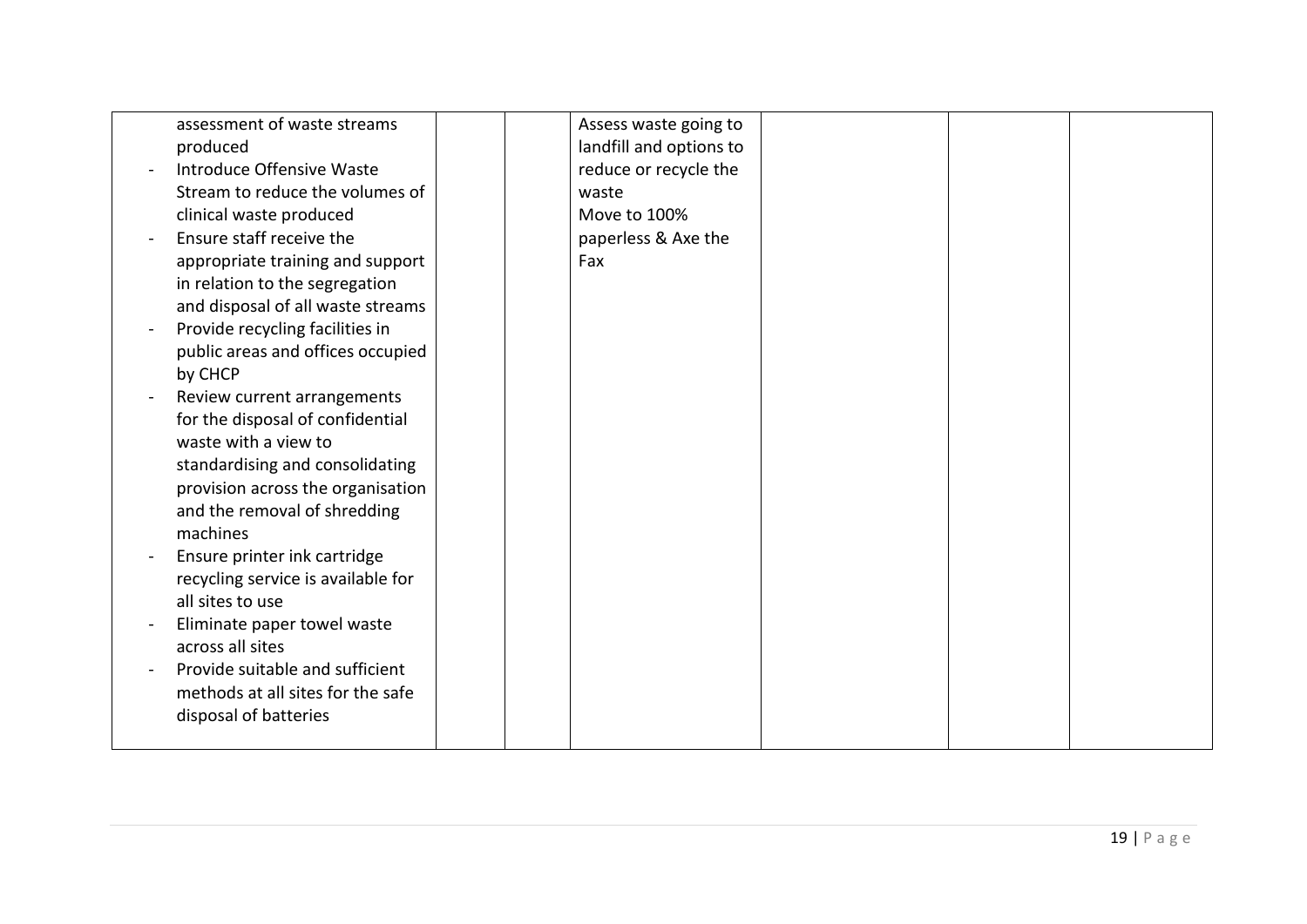| <b>Plastics</b>                       | Work to reduce plastic |
|---------------------------------------|------------------------|
| Review use of plastic and             | waste through supply   |
| consider options to reduce this       | chains                 |
| waste stream                          |                        |
| Sign up to the NHS Plastics           |                        |
| Pledge and eliminate single use       |                        |
| plastic where possible                |                        |
| Eliminate the use of plastic cups     |                        |
| Undertake publicity campaign          |                        |
| encouraging building users to a)      |                        |
| use less plastic and b) recycle it    |                        |
| correctly                             |                        |
| Consider use of reusable face         |                        |
| masks                                 |                        |
| Provide at-cost reusable and          |                        |
| compostable coffee cups for           |                        |
| staff, visitors and patients to cut   |                        |
| down on the use of disposable         |                        |
| cups                                  |                        |
| All new builds and retrofits building |                        |
| projects have to be Net Zero          |                        |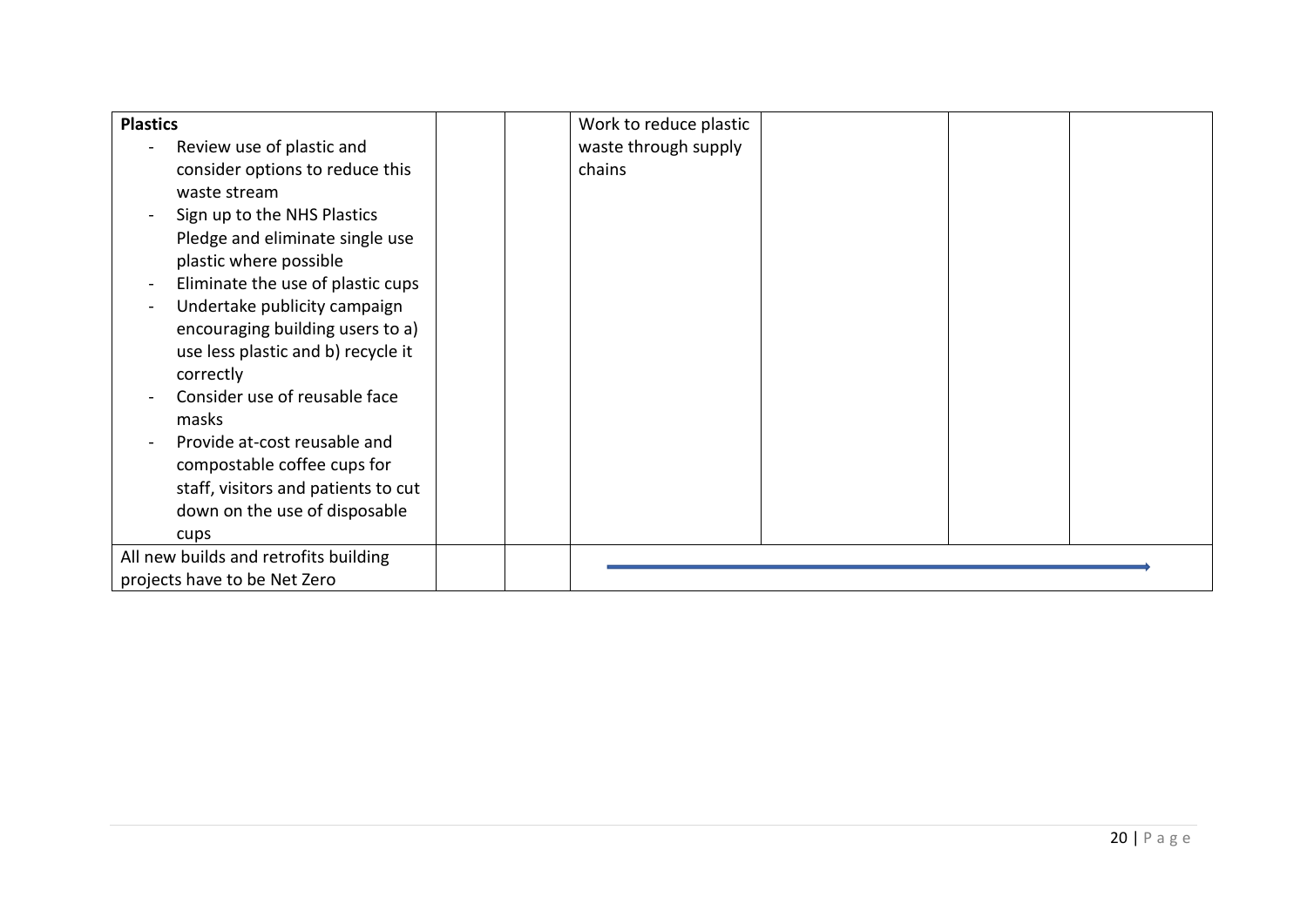## **Transport Action Plan: Reducing carbon, waste & water / Reduce use of plastic and improve recycling / Reduce our contribution to air pollution**

| 2021                                 | Owner | <b>Status</b> | 2022                   | 2023             | 2024 | 2025               |
|--------------------------------------|-------|---------------|------------------------|------------------|------|--------------------|
| Reduce air pollution from vehicles   |       |               | Invest in EV charging  | Reduce business  |      | 90% of fleet to be |
| purchased/leased after 1 April 2020  |       |               | infrastructure         | mileage by 20%   |      | low - emission     |
| to support the transition to low and |       |               | including that to      | by 2023/24 which |      | (including 25%     |
| ultra-low emission vehicles (ULEV)   |       |               | support staff's        | will reduce NHS  |      | ultra-low          |
|                                      |       |               | personal transition to | fleet emissions  |      | emissions) by      |
|                                      |       |               | <b>ULEVs</b>           |                  |      | 2028               |
| Ensure car leasing schemes restrict  |       |               | Encourage staff to use |                  |      |                    |
| the availability of high-emission    |       |               | zero emission modes    |                  |      |                    |
| vehicles                             |       |               | of transport           |                  |      |                    |
| Conduct a Green and Grey fleet       |       |               |                        |                  |      |                    |
| review with the Energy Saving Trust  |       |               |                        |                  |      |                    |
| Develop a Green Travel Plan:         |       |               |                        |                  |      |                    |
| End business travel                  |       |               |                        |                  |      |                    |
| reimbursement for domestic           |       |               |                        |                  |      |                    |
| flights within England, Wales        |       |               |                        |                  |      |                    |
| and Scotland                         |       |               |                        |                  |      |                    |
| Cycle to work schemes                |       |               |                        |                  |      |                    |
| Review recurring business mileage    |       |               |                        |                  |      |                    |
| expenditure to identify meetings     |       |               |                        |                  |      |                    |
| that could be conducted by           |       |               |                        |                  |      |                    |
| teleconference                       |       |               |                        |                  |      |                    |
| Reduction of travel/ business        |       |               |                        |                  |      |                    |
| mileage by the introduction of       |       |               |                        |                  |      |                    |
| logistics system                     |       |               |                        |                  |      |                    |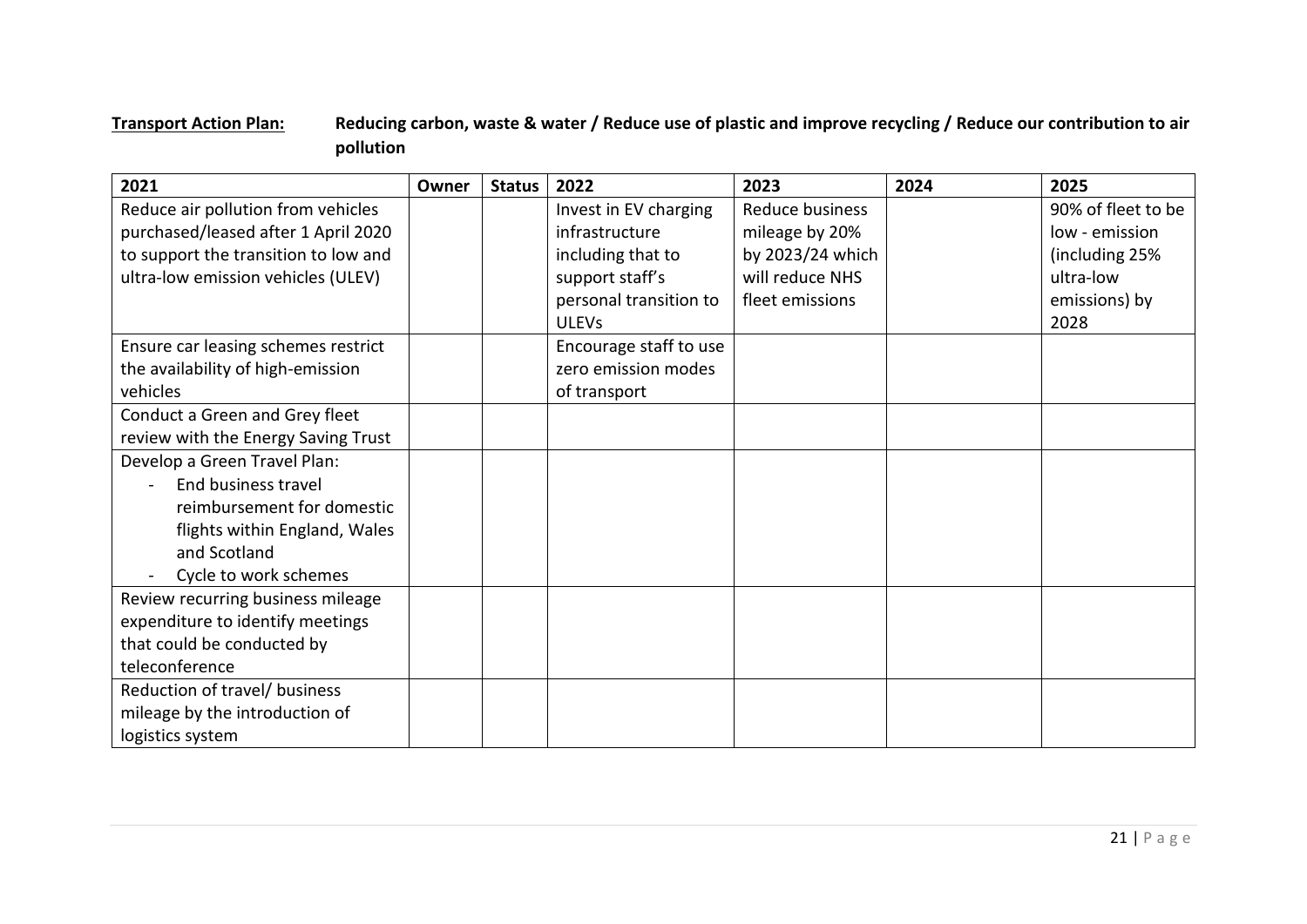## **Procurement Action Plan: Reducing carbon, waste & water / Reduce use of plastic and improve recycling / Reduce our contribution to air pollution**

| 2021                                 | Owner | <b>Status</b> | 2022                 | 2023 | 2024 | 2025 |
|--------------------------------------|-------|---------------|----------------------|------|------|------|
| Set target to reduce waste, cost and |       |               | Work with            |      |      |      |
| carbon emissions from goods and      |       |               | framework            |      |      |      |
| services by 2%                       |       |               | providers to reduce  |      |      |      |
|                                      |       |               | carbon emissions     |      |      |      |
|                                      |       |               | (aligned with CHCP   |      |      |      |
|                                      |       |               | targets)             |      |      |      |
| Include carbon reduction             |       |               | Implement a Green    |      |      |      |
| requirements in all procurement      |       |               | Procurement          |      |      |      |
| contracts                            |       |               | Strategy with action |      |      |      |
|                                      |       |               | plan for eliminating |      |      |      |
|                                      |       |               | emissions in supply  |      |      |      |
|                                      |       |               | chain                |      |      |      |
| Move to green electricity contract   |       |               |                      |      |      |      |
| by April 2021                        |       |               |                      |      |      |      |
| Reduction in number of franking      |       |               |                      |      |      |      |
| machines at sites where multiple     |       |               |                      |      |      |      |
| teams are based                      |       |               |                      |      |      |      |
| Work with suppliers to reduce        |       |               |                      |      |      |      |
| packaging and eliminate single use   |       |               |                      |      |      |      |
| packaging                            |       |               |                      |      |      |      |
| Identify products that can be        |       |               | Identify and engage  |      |      |      |
| procured locally                     |       |               | with local suppliers |      |      |      |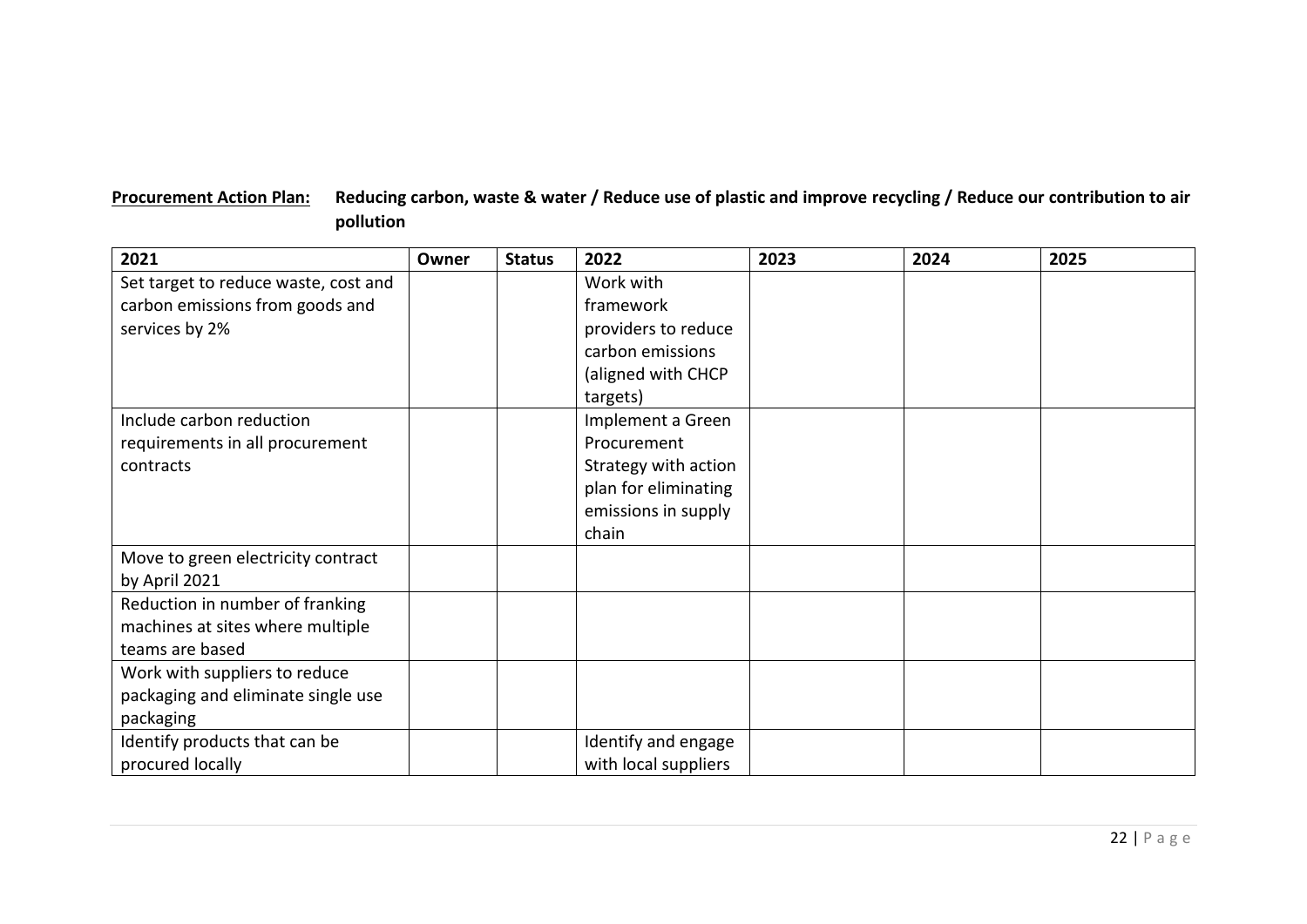# **Clinical Action Plan: Reducing carbon, waste & water / Reduce use of plastic and improve recycling / Reduce contribution to air pollution**

| 2021                                    | Owner | <b>Status</b> | 2022                        | 2023 | 2024 | 2025 |
|-----------------------------------------|-------|---------------|-----------------------------|------|------|------|
| Emphasis on providing low carbon        |       |               | Reduce outpatient           |      |      |      |
| models of care by focussing on care     |       |               | appointments by a third     |      |      |      |
| closer to home, telemedicine, video     |       |               |                             |      |      |      |
| conferencing for meetings:              |       |               |                             |      |      |      |
| Use of virtual consultations            |       |               |                             |      |      |      |
| Embedding digital solutions in          |       |               |                             |      |      |      |
| care homes and primary care             |       |               |                             |      |      |      |
| All GP practises using online,          |       |               |                             |      |      |      |
| video and remote                        |       |               |                             |      |      |      |
| consultations                           |       |               |                             |      |      |      |
| Review the options for switching to     |       |               | Reduce the carbon impact    |      |      |      |
| greener asthma inhalers                 |       |               | of Metered Dose Inhalers    |      |      |      |
|                                         |       |               | in line with long term plan |      |      |      |
|                                         |       |               | commitments                 |      |      |      |
| Review the use and look at ways to      |       |               |                             |      |      |      |
| reduce the carbon footprint from        |       |               |                             |      |      |      |
| anaesthetic gases                       |       |               |                             |      |      |      |
| Review and consider single use clinical |       |               | Trial single use clinical   |      |      |      |
| plastic replacements                    |       |               | plastic replacements        |      |      |      |
| Recruiting talent from the area local   |       |               |                             |      |      |      |
| to our service delivery footprint,      |       |               |                             |      |      |      |
| including development of future         |       |               |                             |      |      |      |
| workforce, facilitated learning and     |       |               |                             |      |      |      |
| experience and supporting the career    |       |               |                             |      |      |      |
| escalation journey for existing         |       |               |                             |      |      |      |
| workforce and future workforce          |       |               |                             |      |      |      |